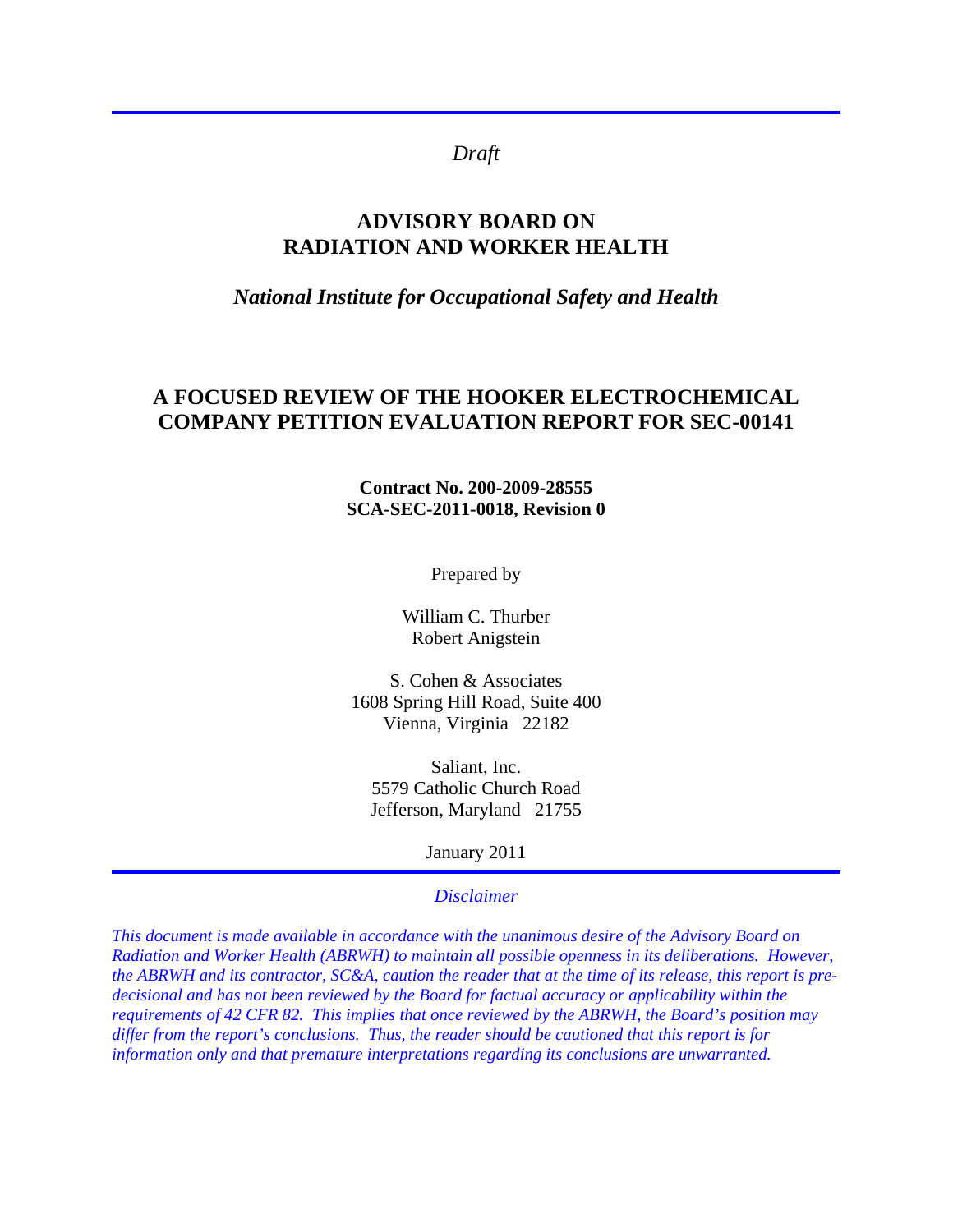| <b>Effective Date:</b> | Revision No.    | Document No.            | NO.<br>Page     |
|------------------------|-----------------|-------------------------|-----------------|
| 2011<br>19.<br>Januarv | Draft<br>$\sim$ | C-2011-0018<br>SCA-SEC- | : of 33<br>Page |

| S. COHEN & ASSOCIATES:                                                                                    | Document No.             |
|-----------------------------------------------------------------------------------------------------------|--------------------------|
|                                                                                                           | SCA-SEC-2011-0018        |
| <b>Technical Support for the Advisory Board on</b>                                                        | <b>Effective Date:</b>   |
| <b>Radiation &amp; Worker Health Review of</b>                                                            | Draft – January 19, 2011 |
| <b>NIOSH Dose Reconstruction Program</b>                                                                  | Revision No.             |
|                                                                                                           | $0$ – Draft              |
| A Focused Review of the Hooker Electrochemical<br><b>Company Petition Evaluation Report for SEC-00141</b> | Page 2 of 33             |
|                                                                                                           | Supersedes:              |
| Task Manager:                                                                                             |                          |
|                                                                                                           | N/A                      |
| Date:                                                                                                     |                          |
| William C. Thurber, PhD                                                                                   |                          |
| Project Manager:                                                                                          | Reviewer:                |
|                                                                                                           |                          |
| Date:<br>John Mauro, PhD, CHP                                                                             | John Mauro, PhD          |
|                                                                                                           |                          |

| <b>Record of Revisions</b>       |                          |                                                                                    |  |
|----------------------------------|--------------------------|------------------------------------------------------------------------------------|--|
| <b>Revision</b><br><b>Number</b> | <b>Effective</b><br>Date | <b>Description of Revision</b>                                                     |  |
| $0$ (Draft)                      | 01/19/2011               | Initial issue                                                                      |  |
|                                  | 01/20/2011               | Redacted version issued. Minor redactions made on page 18, minor clarifications to |  |
|                                  |                          | two references, and disclaimer updated in the footer of each page.                 |  |
|                                  |                          |                                                                                    |  |
|                                  |                          |                                                                                    |  |
|                                  |                          |                                                                                    |  |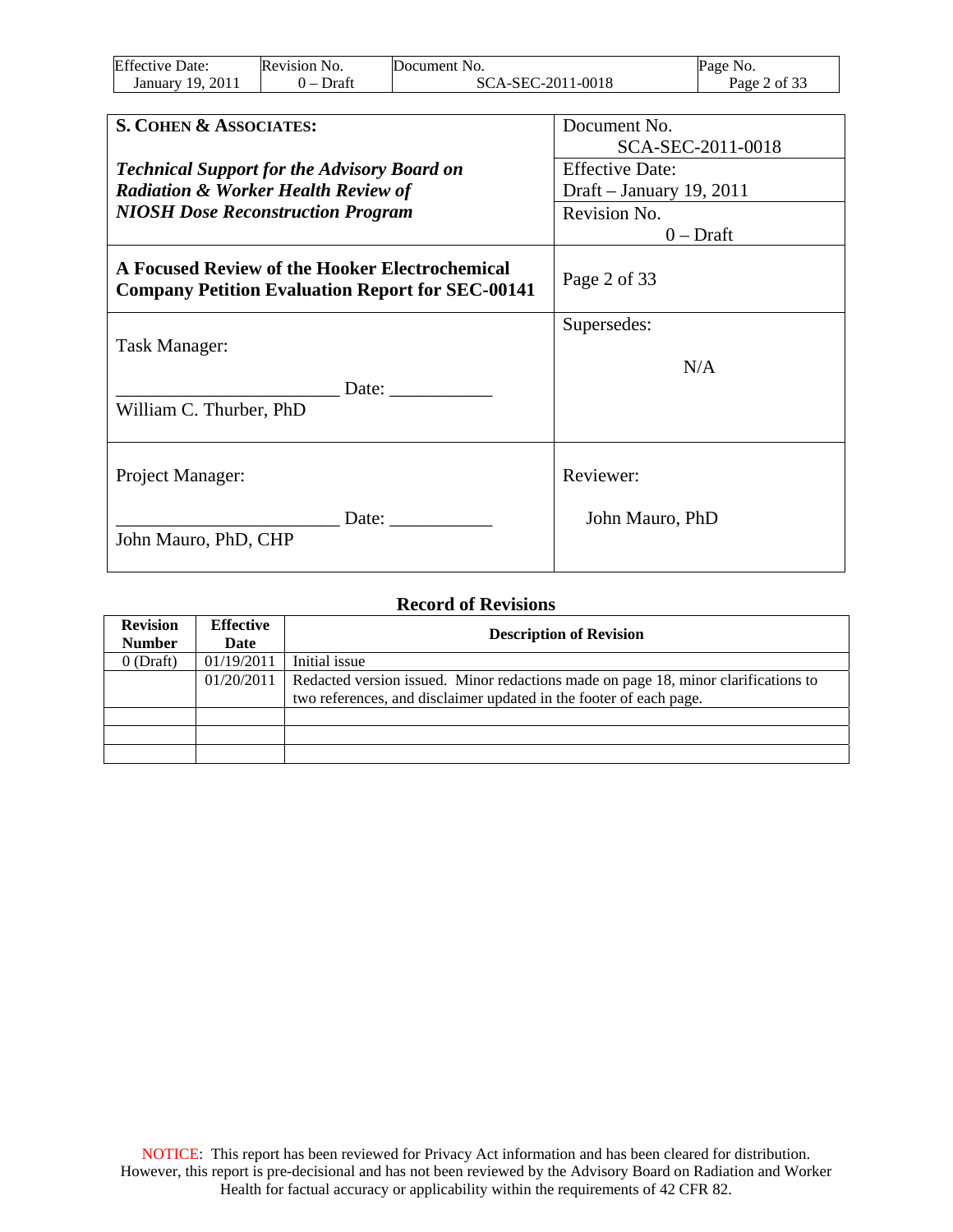| <b>Effective Date:</b> | Revision No.         | Document No.      | Page No.     |
|------------------------|----------------------|-------------------|--------------|
| January 19, 2011       | Draft<br>$\cdot$ $-$ | SCA-SEC-2011-0018 | Page 3 of 33 |

# **TABLE OF CONTENTS**

| 1.0 |     |       |                                                                                 |  |
|-----|-----|-------|---------------------------------------------------------------------------------|--|
| 2.0 |     |       |                                                                                 |  |
| 3.0 |     |       | NIOSH Approach to Estimating Bounding Doses in the Petition Evaluation Report11 |  |
|     | 3.1 |       |                                                                                 |  |
|     | 3.2 |       |                                                                                 |  |
|     |     | 3.2.1 |                                                                                 |  |
|     |     |       | 3.2.2 External Exposure to Non-Penetrating Radiation14                          |  |
|     | 3.3 |       |                                                                                 |  |
|     |     | 3.3.1 | External Exposure during the Residual Period 15                                 |  |
|     |     | 3.3.2 |                                                                                 |  |
| 4.0 |     |       |                                                                                 |  |
| 5.0 |     |       |                                                                                 |  |
|     |     |       |                                                                                 |  |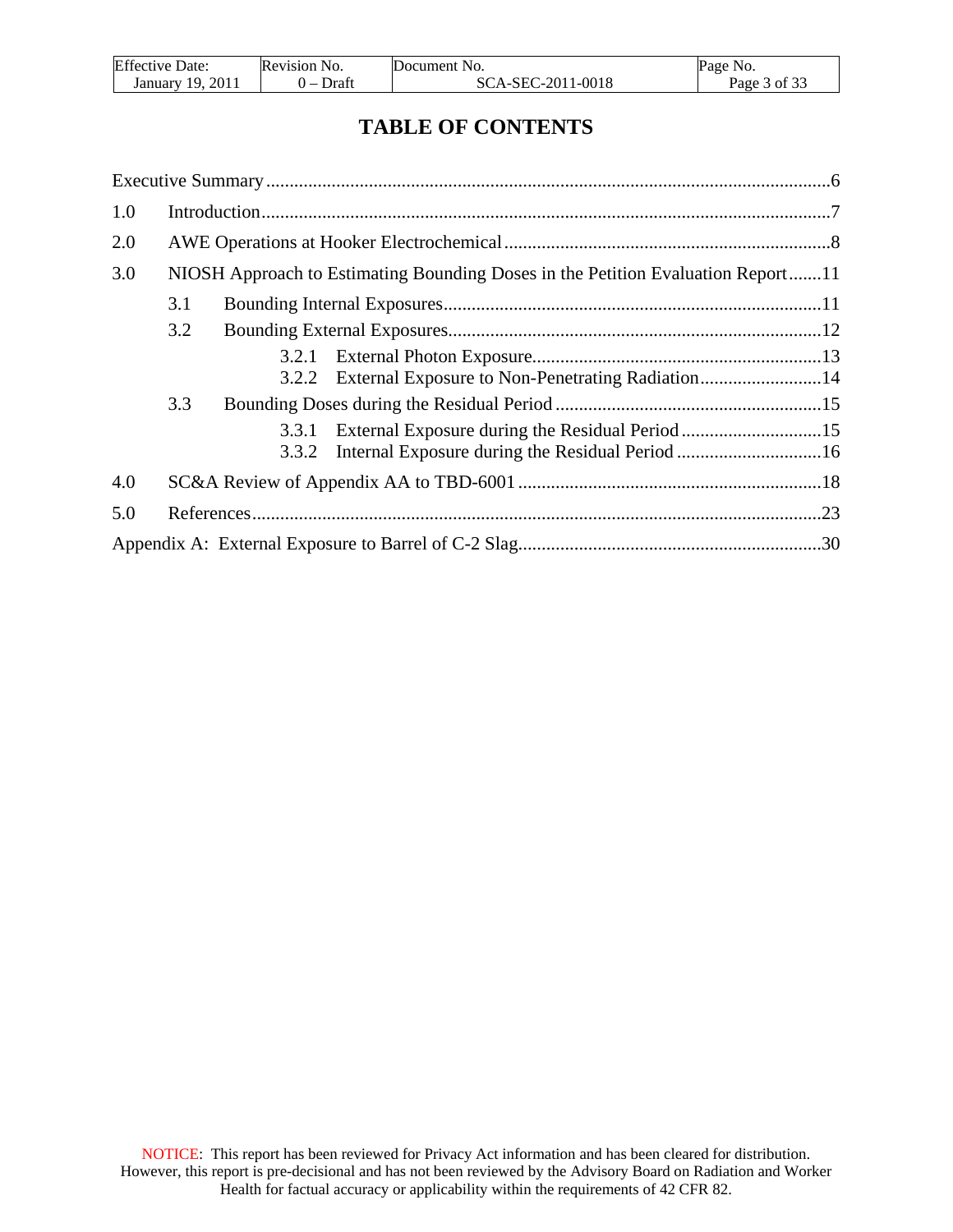| <b>Effective Date:</b> | Revision No. | Document No.      | Page No.     |
|------------------------|--------------|-------------------|--------------|
| 2011<br>January 19.    | Draft        | SCA-SEC-2011-0018 | Page 4 of 33 |

# **ABBREVIATIONS AND ACRONYMS**

| <b>Advisory Board</b><br>or ABRWH | Advisory Board on Radiation and Worker Health                          |
|-----------------------------------|------------------------------------------------------------------------|
| <b>AEC</b>                        | <b>Atomic Energy Commission</b>                                        |
| <b>AWE</b>                        | <b>Atomic Weapons Employer</b>                                         |
| <b>BZ</b>                         | breathing zone                                                         |
| CFR or C.F.R.                     | Code of Federal Regulations                                            |
| $dpm/m^3$                         | disintegrations per minute per cubic meter                             |
| <b>DWA</b>                        | daily weighted average                                                 |
| <b>DWE</b>                        | daily weighted exposure                                                |
| <b>EEOICPA</b>                    | Energy Employees Occupational Illness Compensation Program Act of 2000 |
| ElectroMet                        | <b>Electro Metallurgical Company</b>                                   |
| EPA                               | <b>Environmental Protection Agency</b>                                 |
| <b>FGR</b>                        | <b>Federal Guidance Report</b>                                         |
| $g/cm^3$                          | grams per cubic meter                                                  |
| <b>GM</b>                         | geometric mean                                                         |
| <b>GSD</b>                        | geometric standard deviation                                           |
| <b>HCl</b>                        | hydrochloric acid                                                      |
| Hooker                            | Hooker Electrochemical Company                                         |
| kg                                | kilogram                                                               |
| <b>LOOW</b>                       | Lake Ontario Ordnance Works                                            |
| <b>MAC</b>                        | maximum allowable concentration                                        |
| <b>MCNP</b>                       | Monte Carlo Neutron and Photon (transport code)                        |
| <b>MCW</b>                        | <b>Mallinckrodt Chemical Works</b>                                     |
| <b>MED</b>                        | Manhattan Engineer District                                            |
| mg                                | milligram                                                              |
| mR/hr                             | milliRoentgen per hour                                                 |
| mrad/hr                           | milliradian per hour                                                   |
| mrem                              | millirem                                                               |
| mrep/hr                           | millirep per hour                                                      |
| m/s                               | meters per second                                                      |
| <b>NIOSH</b>                      | National Institute for Occupational Safety and Health                  |

NOTICE: This report has been reviewed for Privacy Act information and has been cleared for distribution. However, this report is pre-decisional and has not been reviewed by the Advisory Board on Radiation and Worker Health for factual accuracy or applicability within the requirements of 42 CFR 82.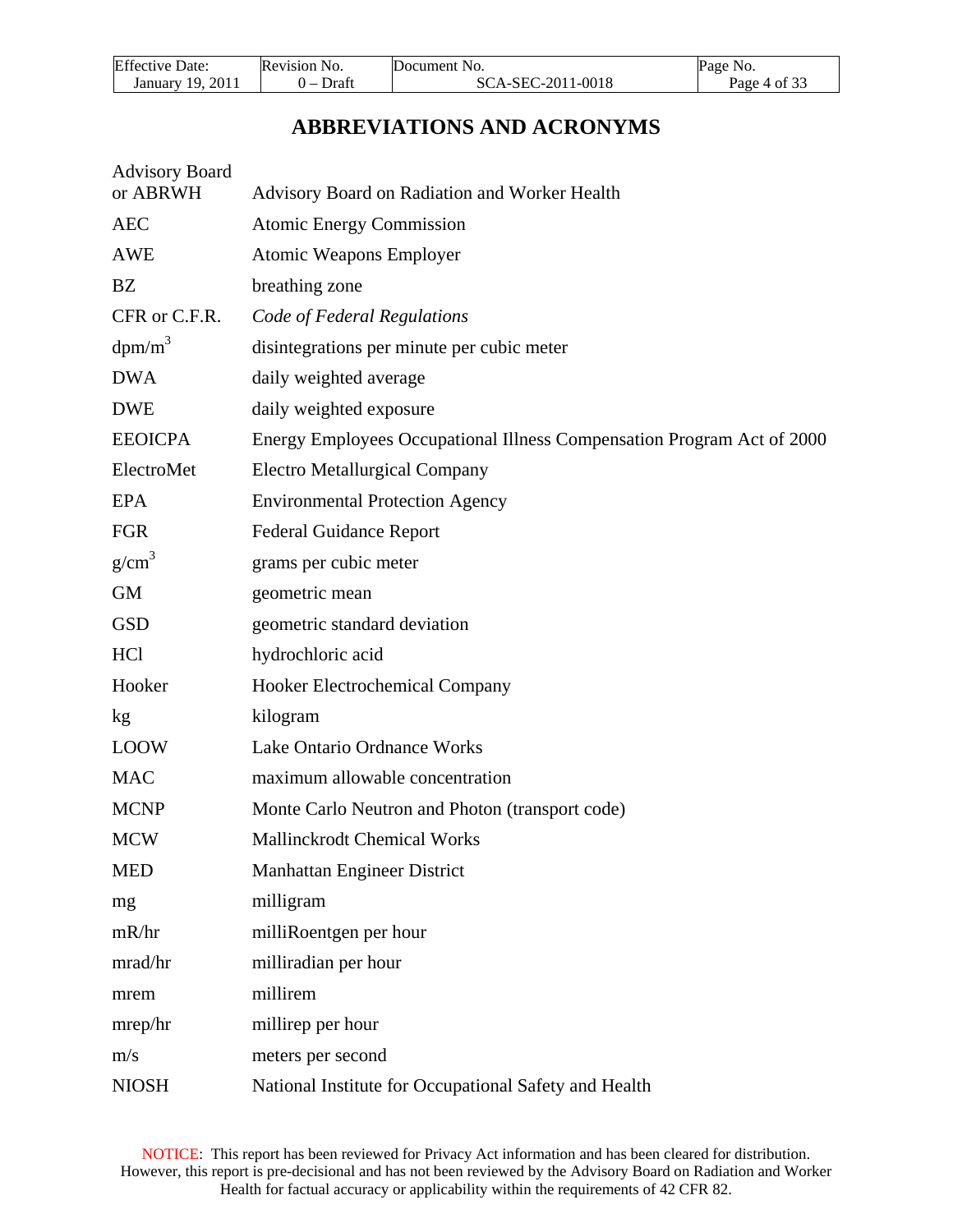| <b>Effective Date:</b>  | Revision No.                       | Document No.                           | Page No.     |  |  |  |
|-------------------------|------------------------------------|----------------------------------------|--------------|--|--|--|
| January 19, 2011        | $0$ – Draft                        | SCA-SEC-2011-0018                      | Page 5 of 33 |  |  |  |
| <b>ORAUT</b>            |                                    | Oak Ridge Associated Universities Team |              |  |  |  |
| <b>ORNL</b>             |                                    | Oak Ridge National Laboratory          |              |  |  |  |
| <b>PER</b>              | (NIOSH) Petition Evaluation Report |                                        |              |  |  |  |
| pCi/day                 | picocuries per day                 |                                        |              |  |  |  |
| pН                      | phosphate (pg. 7)                  |                                        |              |  |  |  |
| R or r                  | roentgen                           |                                        |              |  |  |  |
| Rem                     | Roentgen equivalent man            |                                        |              |  |  |  |
| rep                     | roentgen-equivalent-physical       |                                        |              |  |  |  |
| SC&A                    |                                    | S. Cohen and Associates (SC&A, Inc.)   |              |  |  |  |
| <b>SEC</b>              |                                    | Special Exposure Cohort                |              |  |  |  |
| TBD                     | <b>Technical Basis Document</b>    |                                        |              |  |  |  |
| U                       | uranium                            |                                        |              |  |  |  |
| $\mathrm{w}/\mathrm{w}$ | weight per unit weight             |                                        |              |  |  |  |
|                         |                                    |                                        |              |  |  |  |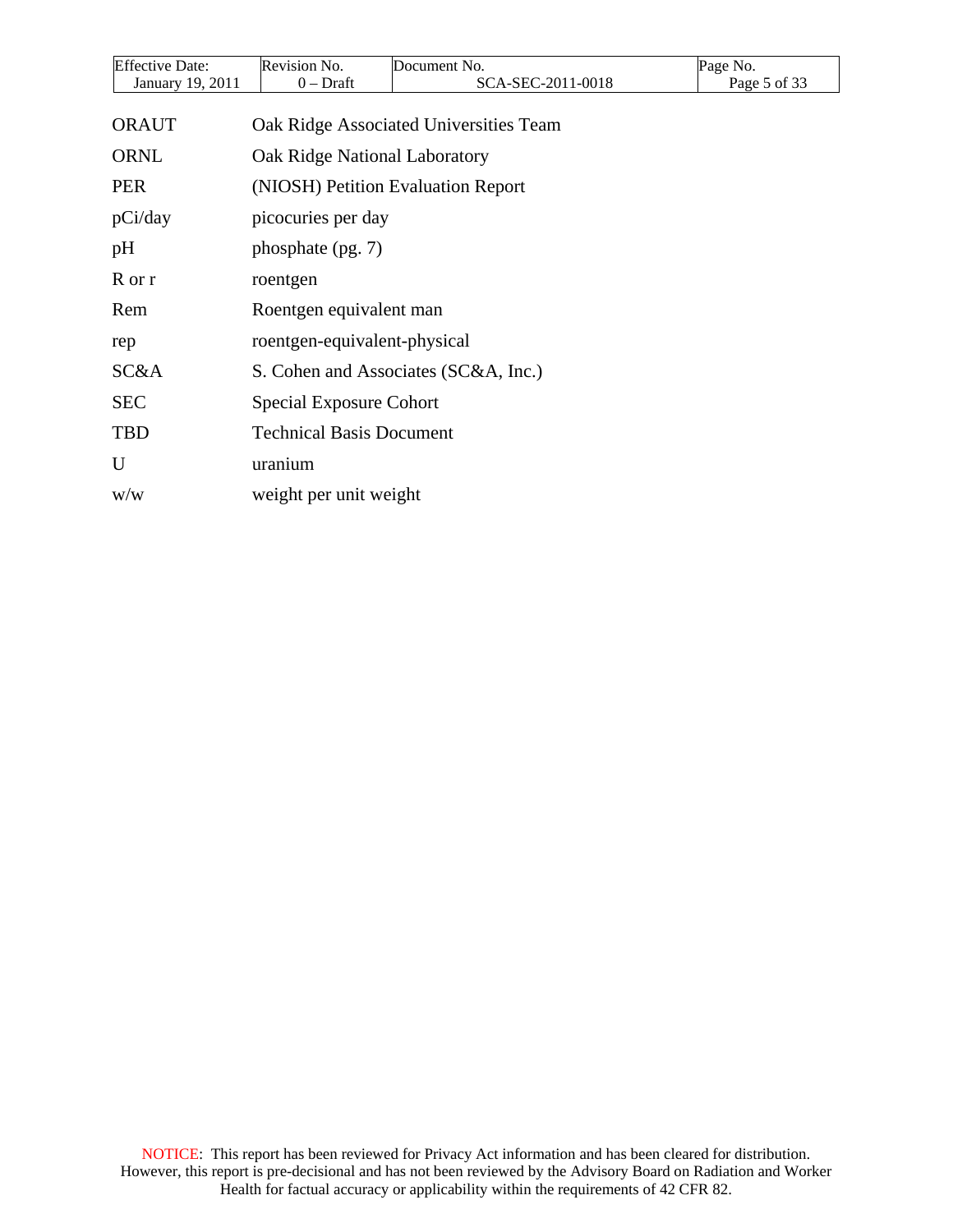| <b>Effective Date:</b> | Revision No.                      | Document No.      | Page No.     |
|------------------------|-----------------------------------|-------------------|--------------|
| 2011<br>January 19     | Draft<br>$\overline{\phantom{0}}$ | SCA-SEC-2011-0018 | Page 6 of 33 |

# **EXECUTIVE SUMMARY**

<span id="page-5-0"></span>SC&A was tasked by the TBD-6001 Work Group to conduct a focused review of the Petition Evaluation Report (PER) for the Special Exposure Cohort (SEC) Petition SEC-00141, Hooker Electrochemical Company, prepared by the National Institute for Occupational Safety and Health (NIOSH). This report summarizes SC&A's review, which includes the seven findings and one observation listed below:

*Finding A: NIOSH should re-examine its assumption that the slag contains 0.2% U; the assumption of 1% U is more favorable to claimants and, given the information presented here, it is bounding.* 

*Finding B: NIOSH should review its estimate of the monthly slag throughput at Hooker to insure that all relevant data have been considered.* 

*Finding C: NIOSH should consider revising Appendix AA to base internal exposures on surrogate slag handling data, rather than on surrogate data from TBD-6001 scrap recovery operations.* 

*Finding D: NIOSH should clarify whether 1.6 mrep/hr for gamma and 11.5 mrep/hr for beta or the values contained in Tables AA.3 and AA.4 of Appendix AA should be used for a bounding calculation.* 

*Finding E: While clearly bounding, the measured gamma dose from the St. Louis Airport Site slag pile may not be representative of C-2 clag*.

*Finding F: The PER should recognize that slag was present during the residual period, at least through 1958, and ensure that this information is incorporated into the bounding external exposure calculation for the residual period.* 

*Finding G: Depending on employment history, use of a resuspension factor of 1E-06/m for the residual period may not be bounding when calculating inhalation doses. If NIOSH believes that use of this resuspension factor is appropriate, they should provide justification describing, for example, clean-up procedures conducted after the cessation of operations.* 

*Observation A: NIOSH should explain why they accepted the petitioners' assumptions regarding the duration of the operating period, since we are not aware of any evidence to support the extended operating period.* 

SC&A also revisited the findings previously made during the review of Appendix AA of TBD-6001 to determine if any of the open issues could have SEC implications. All of these findings were judged to be site profile issues, rather than SEC issues. SC&A believes that when the findings listed above are satisfactorily resolved, NIOSH should be able to demonstrate that they can "estimate the maximum radiation dose, for every type of cancer for which radiation doses are reconstructed, that could have been incurred in plausible circumstances by any member of the class."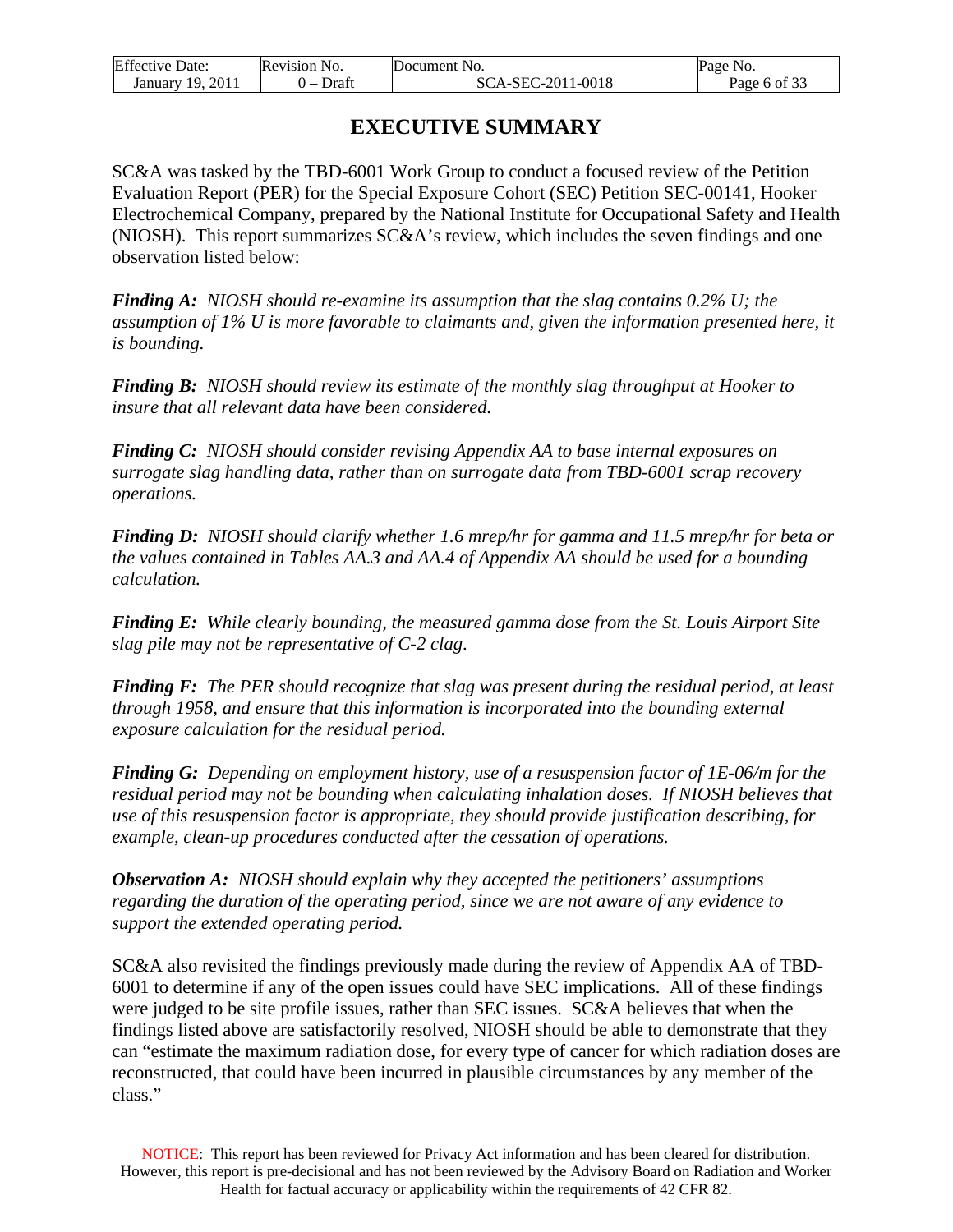| <b>Effective Date:</b> | Revision No. | Document No.      | Page No. |
|------------------------|--------------|-------------------|----------|
| -201                   | Draft        | SCA-SEC-2011-0018 | ' of 33  |
| January 19,            | . –          |                   | Page     |

# **1.0 INTRODUCTION**

<span id="page-6-0"></span>At the TBD-6001 Work Group Meeting held in Cincinnati, Ohio, on November 4, 2010, SC&A was tasked by the Work Group to prepare a focused review of the NIOSH Petition Evaluation Report (PER) for the Hooker Electrochemical Atomic Weapons Employer (AWE) site (NIOSH 2010). SC&A had previously prepared a review of the Hooker Site Profile (SC&A 2010), which was included by NIOSH as Appendix AA to TBD-6001 (Battelle 2007). Since the PER contained new information developed since Appendix AA was issued in 2007, the Work Group felt that a focused review of this new information was needed. This report documents SC&A's findings based on its review of the PER and supporting documents.

The SEC-00141 petition was received by NIOSH on March 6, 2009, and qualified on October 16, 2009. The proposed Special Exposure Cohort (SEC) class evaluated by NIOSH consisted of:

*All employees who worked in any location at the Hooker Electrochemical Corporation during the operational period from January 1, 1943 through December 31, 1948, and during the residual period from January 1, 1949 to December 31, 1976.*

The basis for the petition was the claim that internal and external monitoring data were not available for dose reconstruction. A petitioner also expressed concerns about the use of surrogate data in bounding exposures (Personal Communication 2010). NIOSH researched the basis for the petition and agreed with the petitioner regarding the lack of monitoring data, thereby qualifying the petition for evaluation.

Based on its evaluation of the petition, NIOSH concluded that (NIOSH 2010, p. 3):

*Per EEOICPA and 42 C.F.R. § 83.13(c)(1), NIOSH has established that it has access to sufficient information to: (1) estimate the maximum radiation dose, for every type of cancer for which radiation doses are reconstructed, that could have been incurred in plausible circumstances by any member of the class; or (2) estimate radiation doses of members of the class more precisely than an estimate of maximum dose. Information available from the site profile and additional resources is sufficient to document or estimate the maximum internal and external potential exposure to members of the evaluated class under plausible circumstances during the specified period.* 

In subsequent sections of this focused review, we will describe the AWE operations at Hooker Electrochemical (Section 2), review the NIOSH approach to bounding doses presented in the Petition Evaluation Report (Section 3), and discuss whether SC&A's prior findings from its review of Appendix AA to TBD-6001 have any SEC implications, or whether they are strictly site profile issues (Section 4). Since the Findings related to Appendix AA were numbered, we have used capital letters to enumerate the Findings related to the PER.

SC&A plans to interview former employees and will amend this report when that process has been completed.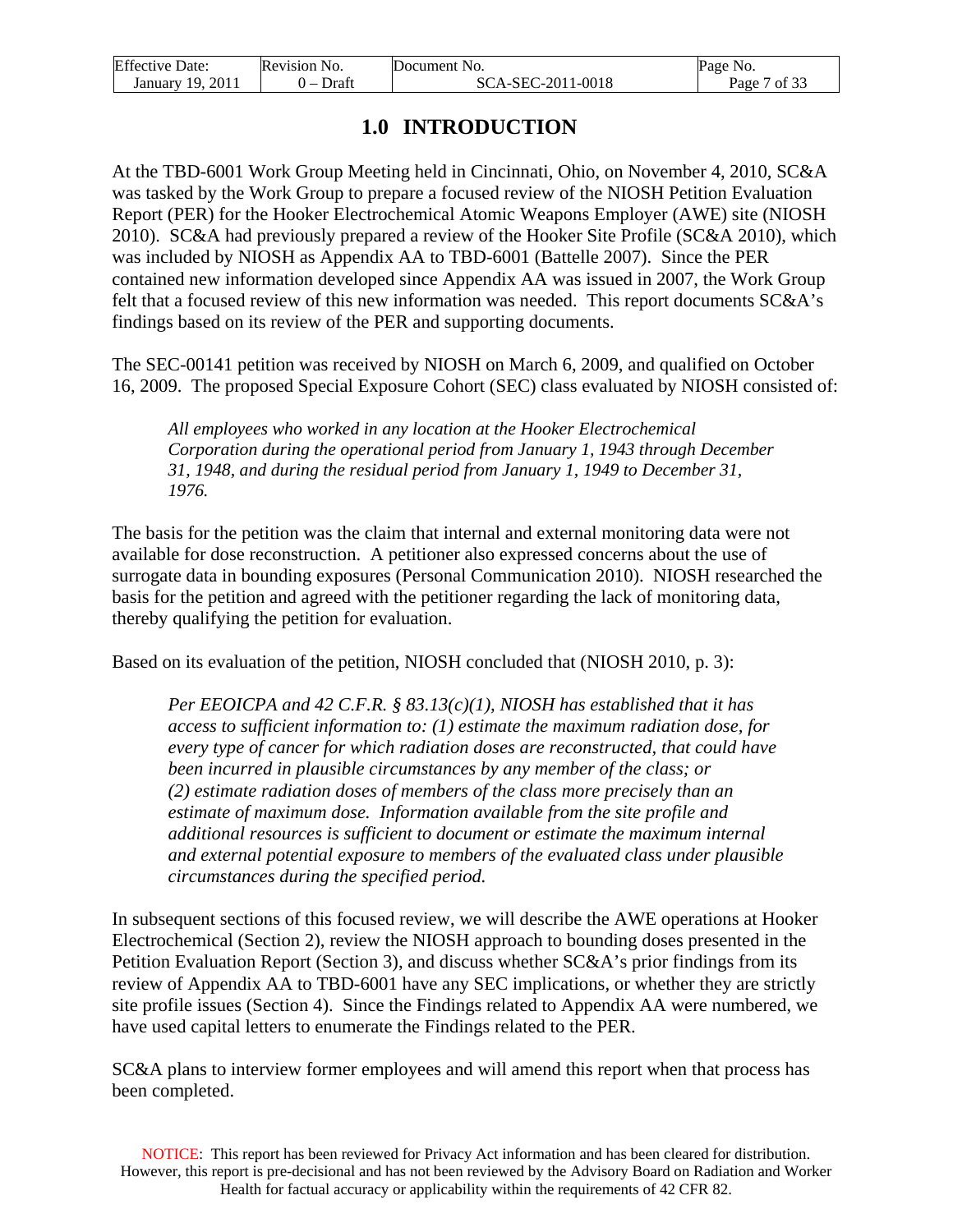| <b>Effective Date:</b> | <b>Revision No.</b> | Document No.      | Page No.     |
|------------------------|---------------------|-------------------|--------------|
| -2011<br>January 19.   | Draft<br>. –        | SCA-SEC-2011-0018 | Page 8 of 33 |

# **2.0 AWE OPERATIONS AT HOOKER ELECTROCHEMICAL**

<span id="page-7-0"></span>The Hooker Electrochemical Company (Hooker) in Niagara Falls, New York, processed uranium-bearing (C-2) slag from July 11, 1944, to January 15, 1946 (Appendix AA, Section AA.2). The operations at the Hooker facility involved treatment of C-2 slag from the nearby Electro Metallurgical Company (ElectroMet) with hydrochloric acid (HCl) to recover uranium. The C-2 slag from ElectroMet was a byproduct of the bomb reduction process, in which uranium tetrafluoride was reacted with magnesium to produce uranium metal. The HCl was excess acid produced at Hooker under an Atomic Energy Commission (AEC) contract as a byproduct from the non-radioactive P-45 chemical process.

Slag from ElectroMet was shipped in wooden barrels to Hooker by rail (DOE 1977, MED 1944). Each barrel was filled with 500 lbs of slag (reduction bomb liners) with the nominal composition of "90% MgF" (sic) and 10% CaO, plus 1% X (MED 1944, p. 29). We note that the correct chemical formula for magnesium fluoride is  $MgF_2$  and that "X" was used as code for uranium. However, there is some uncertainty as to the uranium content of the slag. As noted above, the uranium content is stated on page 29 of MED 1944 as 1%. On page 30 of MED 1944, it is stated that, "slag is concentrated from about 1 lb to 5 or 10 lb by weight." If the barrel contained 1 lb of uranium in 500 lb of slag, then the initial composition would be 0.2% (as assumed in NIOSH 2010 and SC&A 2010), not 1%, as stated in MED 1944. It is possible that 1% X represented the nominal rather than the actual composition.

*Finding A: NIOSH should re-examine its assumption that the slag contains 0.2% U; the assumption of 1% U is more favorable to claimants and, given the information presented here, it is bounding.* 

The barrels were opened and the contents were dumped onto a 20-mesh screen, with the undersize being conveyed by a bucket elevator to one of three wooden digestion tanks (MED 1944, although DOE 1985 says that 4 tanks were used). Oversize (+ 20 mesh) material from the screening operation was drummed and returned to Manhattan Engineer District (MED) control. After 40 barrels of slag were loaded into a 13-ft diameter by 11-ft high wooden digester tank (Dowling 1944, p. 112; MED 1944, p. 30), HCl was added and the pH was adjusted to 4.0 with water additions (MED 1944). Digestion of the agitated slurry continued for about 20 hours (MED 1944). Operators standing on platforms above the tanks then added lime from 100-lb bags to neutralize the slurry (MED 1944). The neutralized slurry was pumped to a plate and frame filter press, where the filtrate was collected and discharged into a sewer. The filter cake was then washed several times, and was re-drummed and shipped by rail to MED control (MED 1944). The turnover rate for a digester tank was stated to be once every 2 days (MED 1944). A detailed description of the process issued by Hooker is included as Exhibit 2. The Hooker description differs in some details from the description provided in the references cited above, but the differences are not believed to significantly affect this focused review.

The digester tanks, bucket elevator, and filter press were housed in a cinder block building specifically constructed for the process (Dowling 1944, p. 112). Other operations, such as handling of barrels, were conducted outdoors near the rail siding. One former employee stated that the wooden tanks for processing the slag were located outdoors (Personal Communication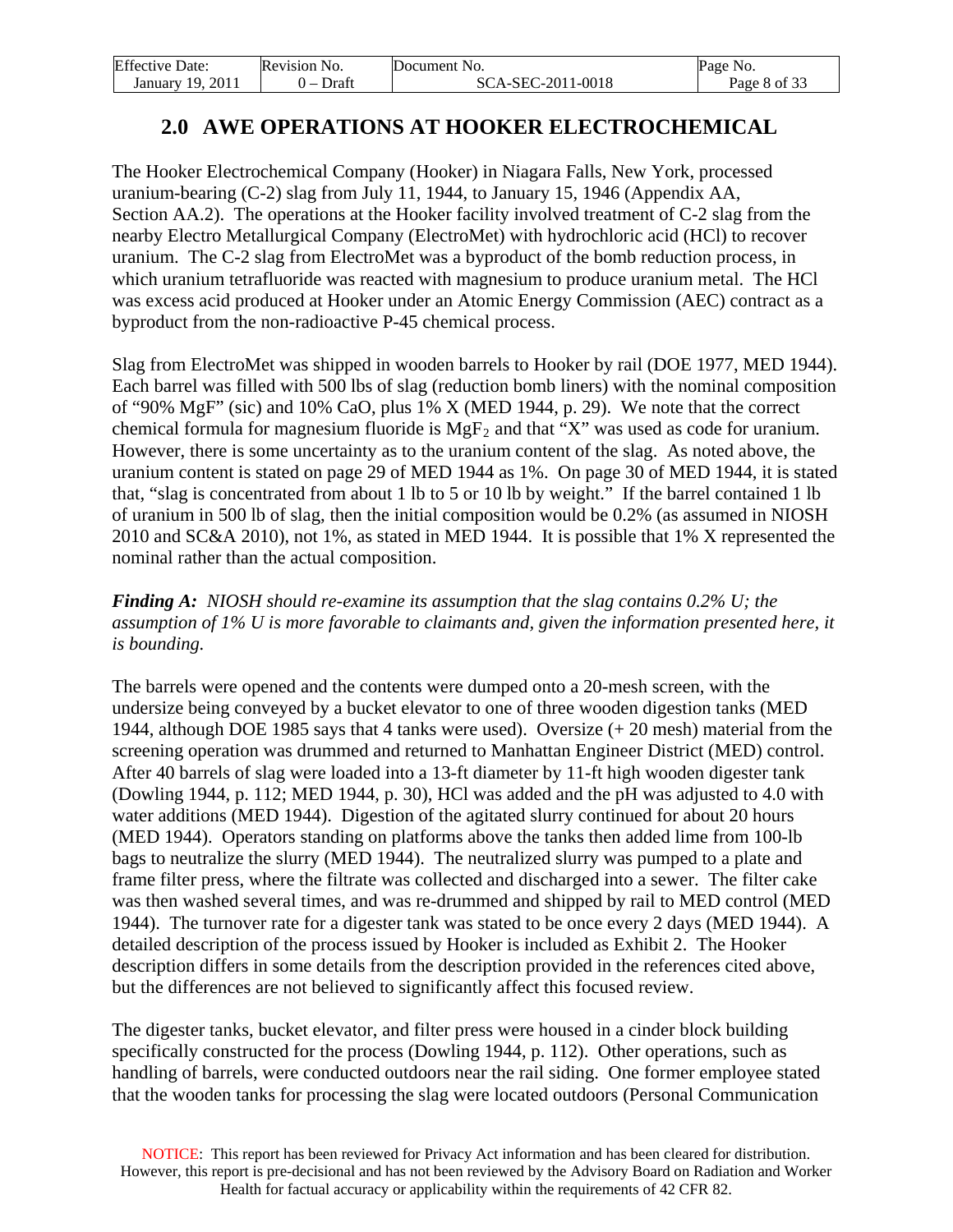| <b>Effective Date:</b> | Revision No.                      | Document No.      | Page No.     |
|------------------------|-----------------------------------|-------------------|--------------|
| January 19, 2011       | Draft<br>$\overline{\phantom{0}}$ | SCA-SEC-2011-0018 | Page 9 of 33 |

2009b), but this statement does not agree with information in the Construction Completion Report (Dowling 1944).

Four operators handled the slag-leaching process that involved 200 manhours per week (MED 1944). The maximum throughput rate was 10 tons of slag per month (MED 1944), and a total of 152 tons of slag was processed from July 1944 through January 15, 1946 (Battelle 2007, Appendix AA; Mears [1](#page-8-0)946, p. 30).<sup>1</sup> Based on a slag throughput rate of 10 tons per month, 40 barrels would need to be processed monthly. In its review of Appendix AA, SC&A assumed that 10 tons per month was the **output** of treated (acid-leached) slag (SC&A 2010). However, NIOSH suggested at the November 4, 2010, TBD-6001 Work Group meeting that SC&A had misinterpreted the value of 10 tons per month (from MED 1944, p. 29) as product output, rather than slag input. The MED 1944 Data Sheet for Industrial Hazard Rating states, "ACTUAL QUANTITY (MONTHLY RATE – 10 tons)." The Data Sheet is ambiguous and the 10 tons could be either input or output. However, Mears (1946) states that "Approximately 152 tons of C-2 slag were processed …," suggesting that the 10 tons per month cited in MED 1944 was input.

Using the NIOSH interpretation for throughput, it would appear that the plant had significant excess capacity, since processing 10 tons of slag would require only a single digester batch each month. Given the 2-day turnover rate cited above, the slag treatment plant had the capacity to process about 45 batches per month. It is surprising that this much over capacity would have been designed into the plant, since MED and Hooker engineers presumably had reasonable knowledge as to the quantities of slag and HCl available. One worker involved in slag handling said that they initially dumped about 25 barrels per day, and that this was later increased to about 40 barrels per day (Personal Communication 2009a). This would set the monthly slag input at 195 to 300 tons, well above either the NIOSH or SC&A estimate.

## *Finding B: NIOSH should review its estimate of the monthly slag throughput at Hooker to ensure that all relevant data have been considered.*

The start date for the operations period is based on the date that the cinder block building was completed and turned over to operations (Dowling 1944, p. 112). The end date was based on the termination date for Contract No. W-7405-eng-28, the P-45 production contract (Mears 1946, p. 29). Mears (1946, p. 29) cites the start date of July 1945, rather than July 11, 1944. We believe that the cited date of July 1945 is in error. The assumption made by NIOSH in Appendix AA is claimant favorable, since the operating period may have actually been shorter.

The residual period began on January 15, 1946, and continued through October 11, 1976. The end date was established based on a site survey by Oak Ridge National Laboratory (ORNL). The survey determined that residual radioactivity levels were below limits for unrestricted release of the site (DOE 1985, p. 100). A Hooker employee stated in 1979 that, "Acid handling, conveyor, and concrete pad for uranium ore handling have long since been removed. Disposition unknown" (Olotka 1979).

<span id="page-8-0"></span> $\overline{a}$  $<sup>1</sup>$  Another source states that the plant was shut down in October 1945 (Young 1985). The NIOSH</sup> assumption that shutdown occurred on January 15, 1946, is claimant favorable.

NOTICE: This report has been reviewed for Privacy Act information and has been cleared for distribution. However, this report is pre-decisional and has not been reviewed by the Advisory Board on Radiation and Worker Health for factual accuracy or applicability within the requirements of 42 CFR 82.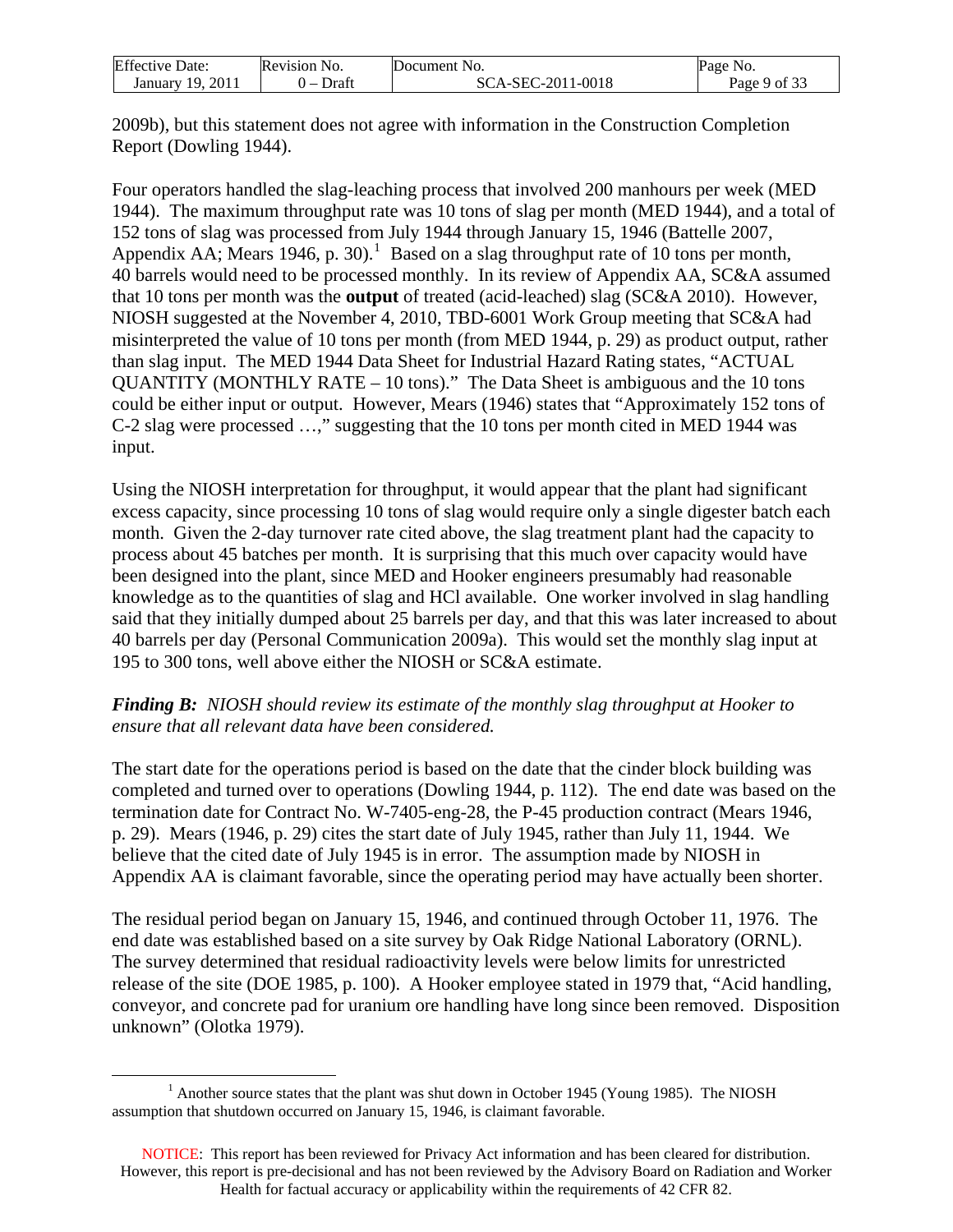| <b>Effective Date:</b> | Revision                          | Jocument          | Page               |
|------------------------|-----------------------------------|-------------------|--------------------|
|                        | NO.                               | 'NO.              | NO.                |
| 2011<br>19.<br>Januarv | Draft<br>$\overline{\phantom{0}}$ | EC-2011-0018<br>л | $10$ of 33<br>Page |

It is possible that some slag remained at the Hooker Site for a considerable period after cessation of operations. AEC correspondence in 1958 discusses shipment of C-oxide slag located at Hooker Electrochemical to the Y-12 Plant in Oak Ridge, Tennessee (Keller 1958). In the PER, NIOSH states that this material was located at the Lake Ontario Ordnance Works (LOOW), not at Hooker (NIOSH 2010, p. 14). NIOSH does not explain why they assumed that the material was at the LOOW rather than at Hooker as stated by Keller (1958). Saprie (1957) confirms the presence of 18,132 kg of C-slag at Hooker, based on an April 30, 1957, inventory. (See *Finding D* below.)

It should also be noted that the dates for the operating period proposed in Appendix AA are less inclusive than the dates proposed by the petitioners and accepted by NIOSH for the class to be evaluated (see Introduction above). As discussed above, the basis of the dates for the operating and residual periods are reasonably well documented and consistent with Appendix AA.

*Observation A. NIOSH should explain why they accepted the petitioners' assumptions regarding the duration of the operating period, since we are not aware of any evidence to support the extended operating period.*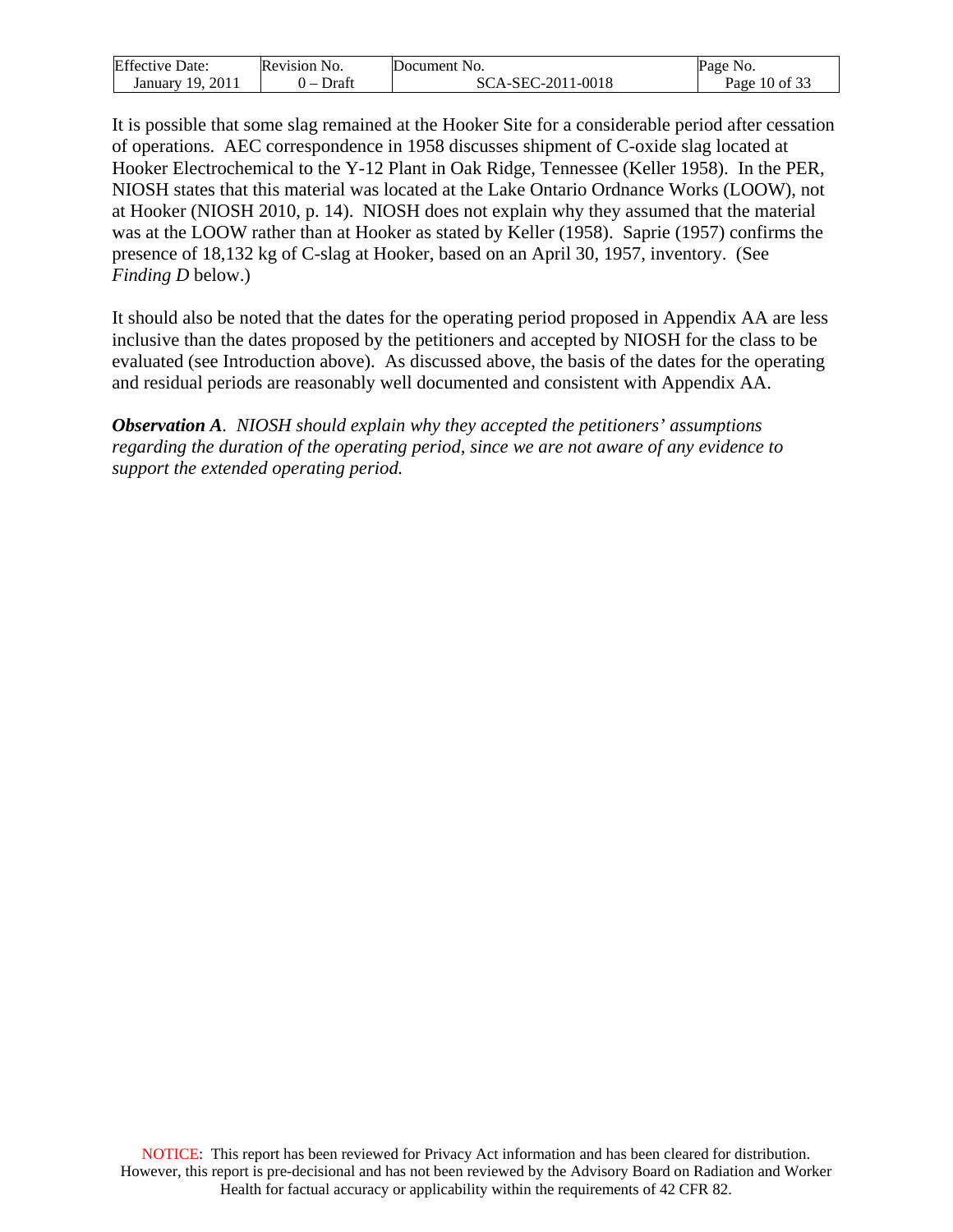| <b>Effective Date:</b> | <b>Revision No.</b>  | Document No.      | No.<br>Page   |
|------------------------|----------------------|-------------------|---------------|
| 2011<br>January 19,    | Draft<br>$\cdot$ $-$ | SCA-SEC-2011-0018 | Page 11 of 33 |

# <span id="page-10-0"></span>**3.0 NIOSH APPROACH TO ESTIMATING BOUNDING DOSES IN THE PETITION EVALUATION REPORT**

Although workers at Hooker were presumably subjected to thorough periodic medical monitoring and examinations, no documentation was uncovered by NIOSH in their data capture efforts. According to Mears (1946), medical examinations for employees included:

- Complete pre-employment physical examination
- Complete monthly urinalyses
- Complete monthly blood counts
- Pre-employment serology
- Pre-employment chest x-ray

#### NIOSH concluded that:

*Based on its Hooker Electrochemical research and data capture efforts, NIOSH determined that it does not have access to any site-specific internal, external, or area monitoring for Hooker Electrochemical workers that were involved with radiological work or potentially exposed to residual radiation during the time period under evaluation.* (NIOSH 2010, Section 3.1)

To compensate for this lack of site-specific data, NIOSH, examined C-2 slag exposures at other facilities in the MED complex where similar material was processed/handled. This approach for the use of surrogate data provides a better focus on process similarities than the approach adopted in Appendix AA. In Appendix AA, NIOSH selected data for a different type of scrap recovery process than was implemented at Hooker. The revised approach is more compatible with the surrogate data criteria recently approved by the Advisory Board on Radiation and Worker Health (ABRWH).

## <span id="page-10-1"></span>**3.1 BOUNDING INTERNAL EXPOSURES**

To estimate internal exposures from slag handling and processing, NIOSH collected C-2 slag data from ElectroMet, Mallinckrodt (MCW), and Fernald for use in the PER. These data are reproduced here in Exhibit 1. The highest observed uranium air concentration, 839 dpm/m<sup>3</sup>, was a breathing zone sample for an operator dumping a drum of C-liner (slag) from a drum dumper at Fernald. In Appendix AA to TBD-6001, NIOSH assumed that the median exposure for a scrap recovery operator was 822 dpm/m<sup>3</sup>. This median value of 822 dpm/m<sup>3</sup> is virtually identical to the maximum value observed when actually handling slag. It should be noted that in Appendix AA, NIOSH assumed that the median value was a constant, bounding value. If NIOSH had chosen to use the maximum observed air concentration from handling C-2 slag rather than the median determined from Appendix AA, they would have arrived at essentially the same bounding value for inhalation exposure during the operation period. Thus, use of the median value as proposed in Table AA.1 of Appendix AA is a bounding value.

However, as SC&A noted in its review of Appendix AA, while the values in Table AA.1 are bounding, the values were based on assumptions that raise questions of plausibility when using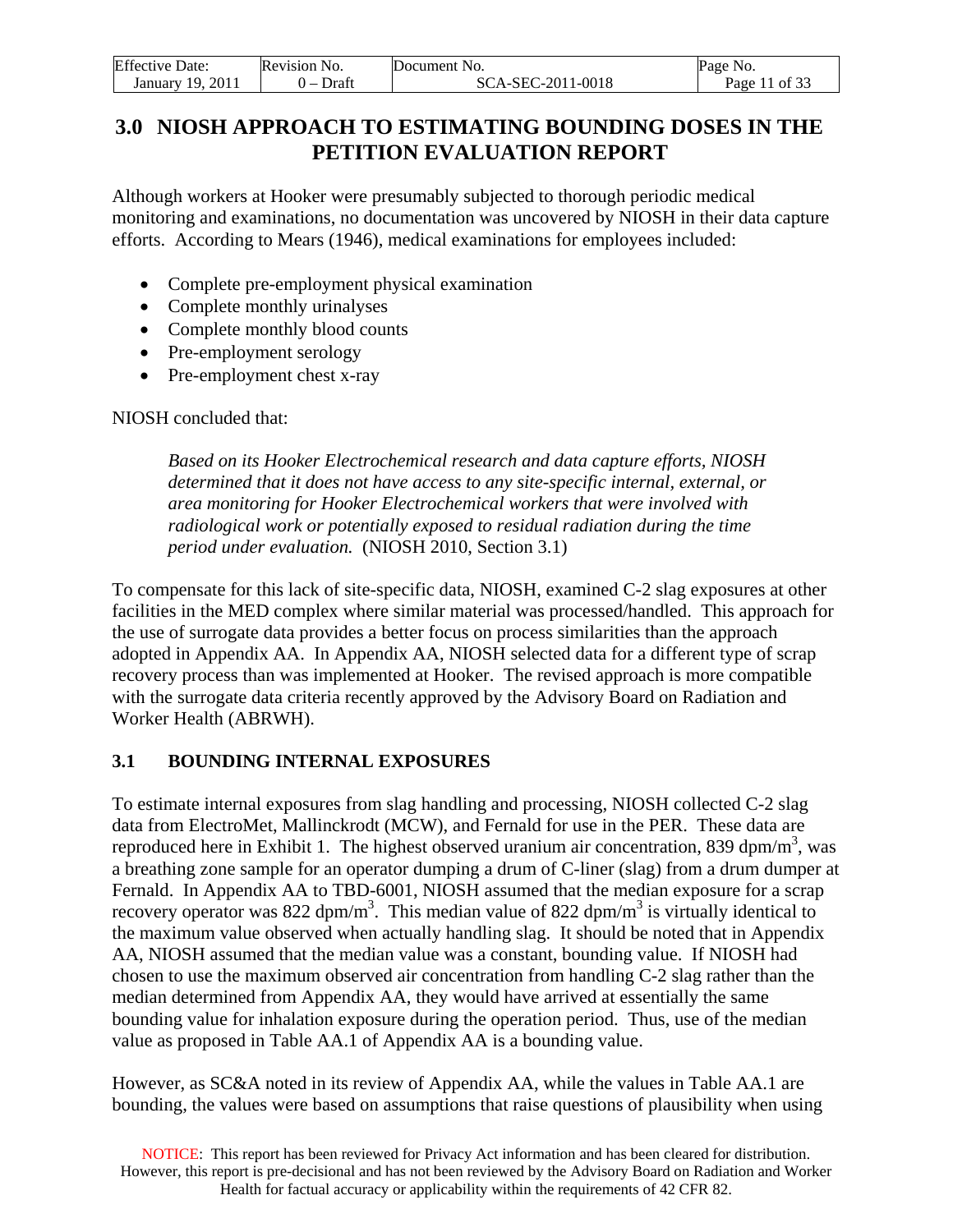| <b>Effective Date:</b> | <b>Revision No.</b>               | Document No.      | Page No.         |
|------------------------|-----------------------------------|-------------------|------------------|
| 2011<br>19.<br>January | Draft<br>$\overline{\phantom{0}}$ | SCA-SEC-2011-0018 | 12 of 33<br>Page |

surrogate data. The use of data on slag handling as was done in the PER is scientifically sound and constitutes a more plausible approach to bounding inhalation intakes than the use of scrap recovery data from Battelle 2006.

*Finding C: NIOSH should consider revising Appendix AA to base internal exposures on surrogate slag handling data, rather than on surrogate data from TBD-6001 scrap recovery operations.* 

While *Finding C* relates to Appendix AA of TBD-6001, it also relates to the PER, since NIOSH links the two documents in demonstrating its ability to "estimate the maximum radiation dose, for every type of cancer for which radiation doses are reconstructed, that could have been incurred in plausible circumstances by any member of the class." Specifically, NIOSH states in Section 7.1.1 of NIOSH 2010 that:

*NIOSH considers the data utilized in this evaluation report of sufficient quality and quantity to support the Battelle-TBD-6001 Appendix AA methodology as a*  bounding dose reconstruction approach for Hooker Electrochemical internal *doses.* 

We believe that plausibility of the Appendix AA methodology would be enhanced if it were based on slag handling rather than scrap recovery data. We recognize that the numerical values would be essentially the same, based on the discussion provided above.

## <span id="page-11-0"></span>**3.2 BOUNDING EXTERNAL EXPOSURES**

NIOSH recovered data on external exposures to C-2 slag from the LOOW and from the St. Louis Airport Storage Site. Data from the St. Louis Airport Site are particularly useful for a bounding calculation. MCW stored C-2 slag at the Airport Site from 1946 to 1953. This slag was produced by the same process used by ElectroMet (i.e., reduction of  $UF_4$  with magnesium in a reaction bomb). As described in Section 2 above, the slag from ElectroMet was shipped to Hooker for acid leaching.

MCW conducted a radiological survey of the Airport Site slag pile in 1948 and determined that the exposures measured "on top of pile at waist height" were 1.6 mrep/hr gamma and 11.5 mrep/hr beta (Caplan 1949).<sup>[2](#page-11-1)</sup> By comparison, in TBD-6001, NIOSH assumed a median photon exposure rate of 0.08 mR/hr (0.528 mR/calendar-day  $\times$  365 calendar-days/300 work-days  $\times$  1 work-day/8 hr) for a scrap recovery operator working 48 hours per week.<sup>[3](#page-11-2)</sup> The exposure of 0.528 mR/calendar-day was pro-rated in Appendix AA based on the time a worker at Hooker would spend handling barrels of slag (i.e., one day per month).

<span id="page-11-1"></span> $\frac{1}{2}$  The rep (or mrep) is an historical unit (*roentgen-equivalent-physical*), which is variously equated to 83 to 95 ergs/g. It is claimant favorable to assume that roentgens (R or r in the records), rep, and rem are equivalent [ORAUT-TKBS-0028-6 (ORAUT 2005)].

<span id="page-11-2"></span> $3$  This median exposure is calculated assuming that the average exposure to a worker standing 1 m from a 55-gal drum of uranium is 0.28 mR/hr, and that the GSD of the lognormal distribution is 5 (Battelle 2006, Sections 7.1 and 7.2).

NOTICE: This report has been reviewed for Privacy Act information and has been cleared for distribution. However, this report is pre-decisional and has not been reviewed by the Advisory Board on Radiation and Worker Health for factual accuracy or applicability within the requirements of 42 CFR 82.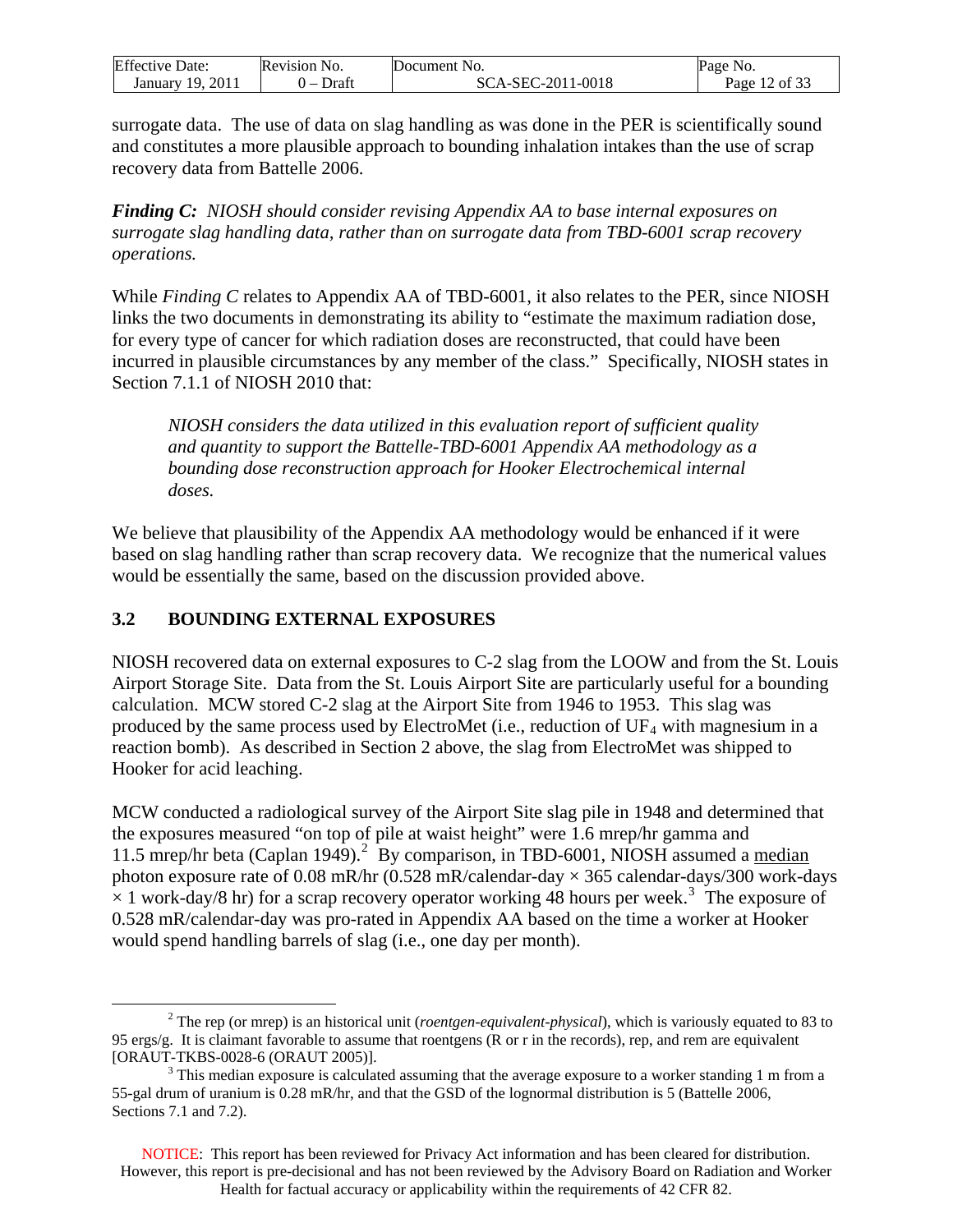| <b>Effective Date:</b> | <b>Revision No.</b>     | Document No.      | Page No.      |
|------------------------|-------------------------|-------------------|---------------|
| January 19, 2011       | Draft<br>$\overline{ }$ | SCA-SEC-2011-0018 | Page 13 of 33 |

NIOSH concluded in Section 7.3.1 of the PER that:

*The exposure rate listed for the Saint Louis Airport Storage site in 1948 is cited as being on top of the slag storage pile. Although the size of this pile is not known, based on the generation rate cited in 1945 (80,000–90,000 pounds every month to six weeks) (Simons, 1945), it would easily exceed any quantity of material that would be handled or stored at the Hooker Electrochemical site. Based on these data, a bounding deep and shallow dose can be based on the values measured in 1948 (11.5 mrep/hr beta and 1.6 mrep/hr gamma).* 

The statement that bounding deep and shallow doses can be based on the values measured in 1948 appears to be at odds with a statement made previously in the PER. In Section 7.1.3, NIOSH states the following:

*NIOSH considers the data utilized in this evaluation report of sufficient quality and quantity to support the Battelle-TBD-6001 Appendix AA methodology as a bounding dose reconstruction approach for Hooker Electrochemical external doses.* 

*Finding D: NIOSH should clarify whether 1.6 mrep/hr for gamma and 11.5 mrep/hr for beta or the values contained in Tables AA.3 or AA.4 of Appendix AA should be used for a bounding calculation.* 

### <span id="page-12-0"></span>**3.2.1 External Photon Exposure**

SC&A ran a separate calculation to determine whether a photon dose of 1.6 mrep/hr was, indeed, bounding. We assumed that the slag, containing 0.2% natural uranium, formed a pile of infinite thickness, and obtained dose conversion factors for U-238, U-234, Th-234, and Pa-234m from Table III.7 of Federal Guidance Report (FGR) No. 13 (EPA 1999). With these assumptions, we calculated a dose rate of 0.009 mrem/hr. If the slag contained 1% U, the external dose rate would be 0.043 mrem/hr. Clearly, using a gamma dose of 1.6 mrep/hr is bounding. However, we are troubled by the fact that measured dose is so high. To achieve a dose of this level, the infinitely thick slag pile would need to contain about 40% U. As another reality check, we note that a worker standing 1 m from a large uranium slab  $(40 \times 60 \times 10 \text{ cm})$  would receive a photon dose of 0.145 mrem/hr (Anderson and Hertel 2005).

Since there are large differences between the various estimates of external exposure based on calculations and measurements, we ran an MCNP calculation as described in Appendix A. The MCNP calculation was designed to mimic the geometry and slag composition that existed at Hooker. The calculated dose to a worker standing 1 ft from a barrel of slag containing 1% U was 0.015 mR/hr, a value consistent with that calculated using FGR No. 13.

*Finding E: While clearly bounding, the measured gamma dose from the St. Louis Airport Site slag pile may not be representative of C-2 clag*.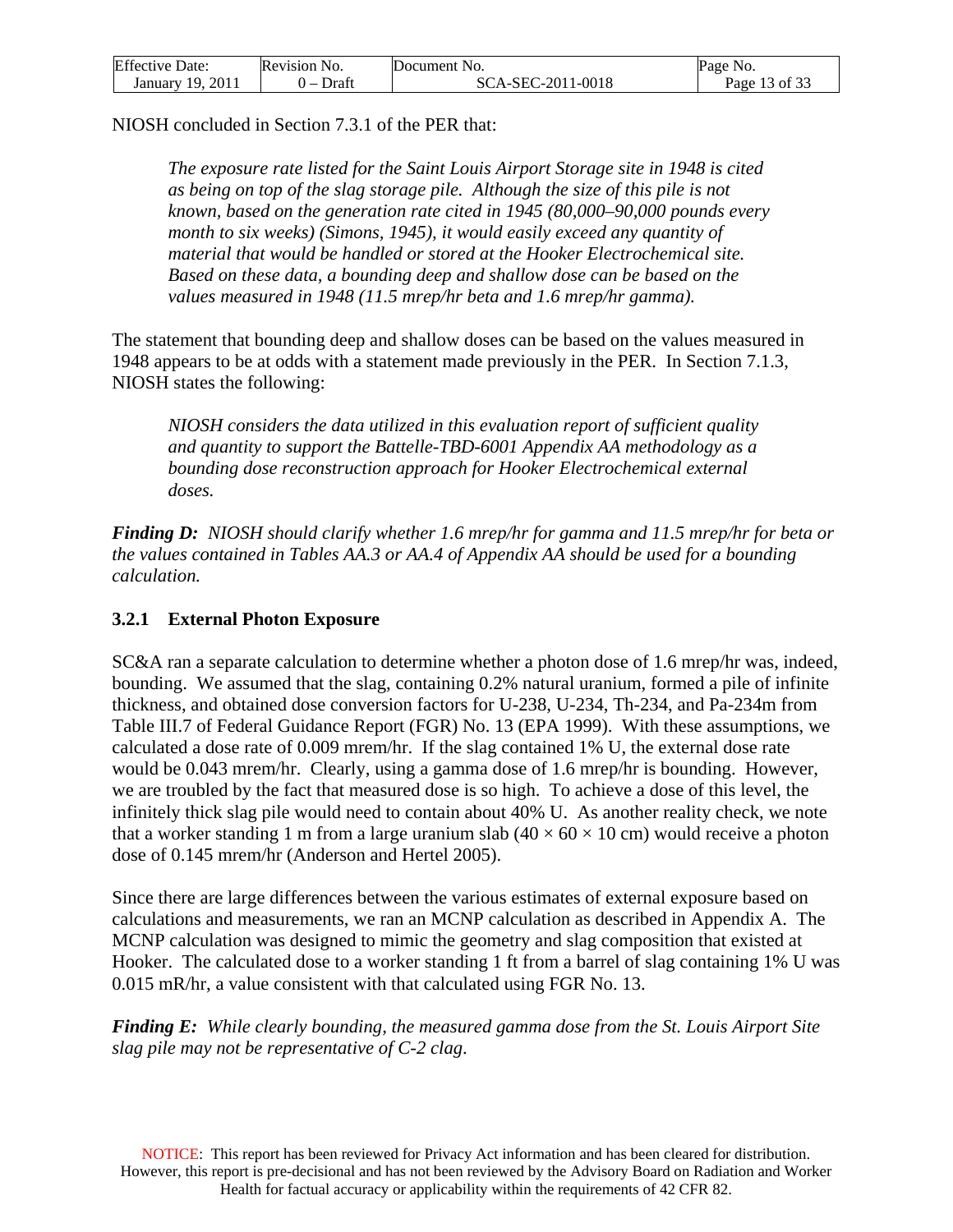| <b>Effective Date:</b> | Revision No.          | Document No.      | Page No.      |
|------------------------|-----------------------|-------------------|---------------|
| January 19, 2011       | Draft<br>$\mathbf{I}$ | SCA-SEC-2011-0018 | Page 14 of 33 |

## <span id="page-13-0"></span>**3.2.2 External Exposure to Non-Penetrating Radiation**

Turning next to the measured non-penetrating dose of 11.5 mrep/hr, we note that this is not a contact dose, but rather a dose measured waist-high. The appropriateness of using this value to bound the dose to the hands and arms, as proposed by NIOSH, requires further examination. For example, a beta dose of 66 mrep/hr was measured at the edge of a slag barrel at MCW Plant 4 (ORAUT 2009, Table A-33). This measurement suggests that the dose to the hands and arms might not be bounded by using the measured value of 11.5 mrep/hr for the Airport Site.

With regards to the skin other than the hands and arms, NIOSH has proposed using a relationship where the non-penetrating dose to the balance of the body is 10 times the photon dose at 1 ft (Battelle 2006, Section 3.3.1). Anderson and Hertel (2005) determined that the photon dose (including Bremsstrahlung) at 1 ft from a uranium slab is 2.08 mrem/hr. Thus, the beta dose to other skin on a worker's body can be estimated to be 20.8 mrem/hr for a worker in close proximity to large natural uranium source at all times. Since a worker would not be exposed to a pure uranium source and since a worker's exposure to the source would not be full time, a value of 20.8 mrem/hr for beta exposure to skin other than the hands and arms should be bounding.

In TBD-6001 (Table 3.4), NIOSH cites the beta surface dose rate from a natural uranium slab as 233 mrad/hr. This is apparently a measured value. NIOSH assumed that this was the arithmetic mean of a lognormal distribution with an assumed geometric standard deviation (GSD) of 5. They further assumed that the worker spent 50% of the time with his hands in contact with the uranium slab, incurring a dose of 33.2 mrem/hr. This methodology was carried forward to Appendix AA (Table AA.3), where the dose was pro-rated to 11 mR/calendar-day, based on handling barrels of slag 1 day per month.

Unlike the photon dose, the argument that a beta dose of 11.5 mrep/hr is bounding is less clear. We believe that the beta dose model in TBD-6001 is flawed, because there is no scientific basis for the assumption that the surface exposure of 233 mrad/hr is the arithmetic mean of a lognormal distribution with a GSD of 5. If 233 mrad/hr is a measured value, then it is highly unlikely that the measurement uncertainty would support a GSD of 5. This suggests that assuming a median value of 33 mrem/hr is not warranted as the appropriate metric for exposure to a uranium slab 50% of the time. (Note that in Appendix AA the median is used as the bounding value and not as input to a distribution.)

These various estimates of beta dose described above are summarized in Table 3-1.

| <b>Dose Rate</b>      | <b>Basis for Dose Rate Estimate</b>                                                         |
|-----------------------|---------------------------------------------------------------------------------------------|
| $11.5$ mrep/hr        | Measured waist high above slag pile                                                         |
| $233 \text{ mrad/hr}$ | Contact dose from natural uranium slab                                                      |
| $20.8$ mrem/hr        | 10 times calculated photon dose (including Bremsstrahlung) at 1 ft (proposed for skin other |
|                       | than hands and arms)                                                                        |
| $33.2$ mrem/hr        | Calculated median based on average of 233 mrad/hr, GSD of 5 and 50% of time in contact      |
|                       | with source based on TBD-6001. Basis for Appendix AA, Table AA.3 calculations               |
| 66 mrep/hr            | Measured at edge of slag barrel                                                             |

**Table 3-1. Estimates of Surface Dose Rates** 

NOTICE: This report has been reviewed for Privacy Act information and has been cleared for distribution. However, this report is pre-decisional and has not been reviewed by the Advisory Board on Radiation and Worker Health for factual accuracy or applicability within the requirements of 42 CFR 82.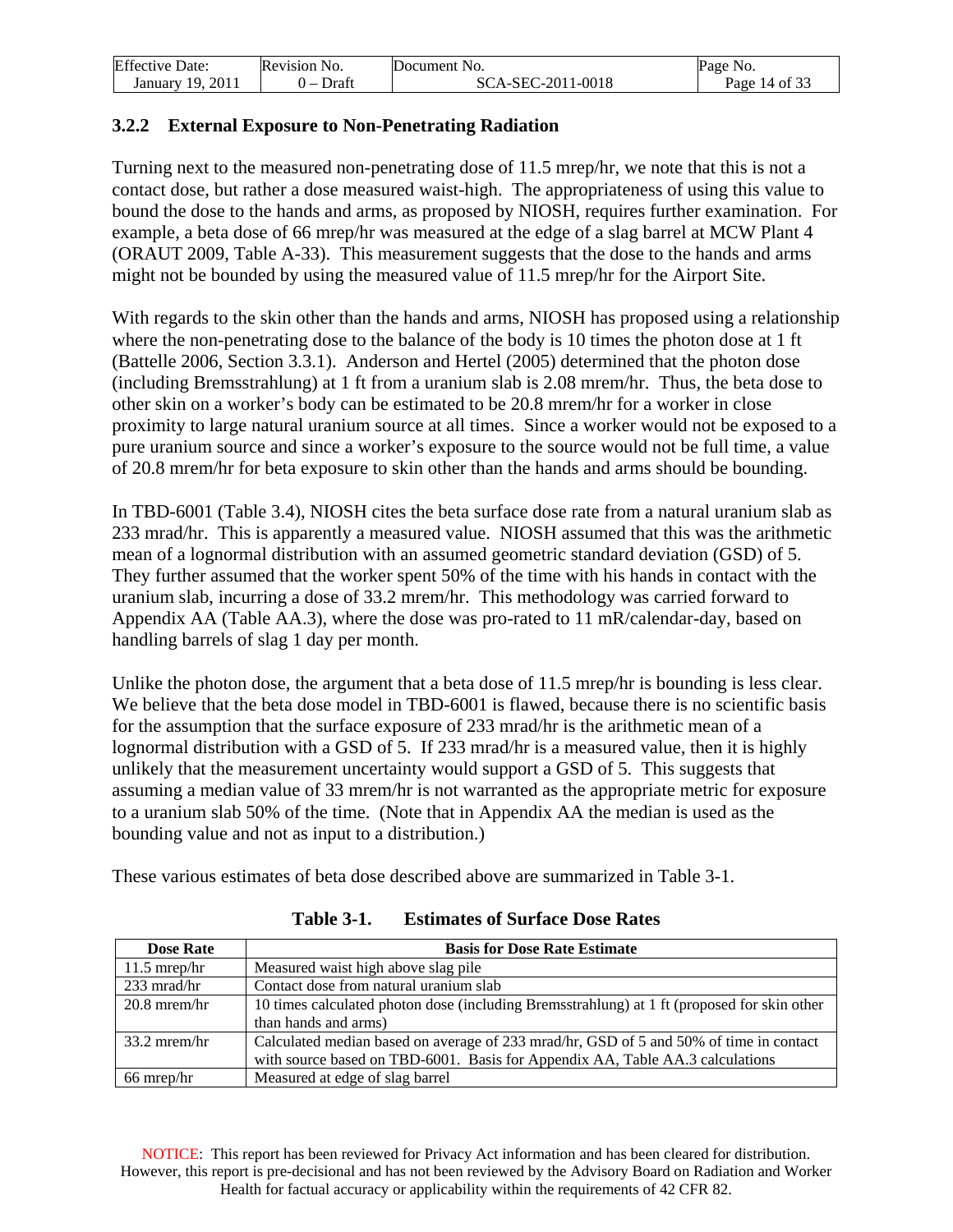| <b>Effective Date:</b> | Revision No.            | Document No.      | Page No.      |
|------------------------|-------------------------|-------------------|---------------|
| January 19, 2011       | Draft<br>$\overline{ }$ | SCA-SEC-2011-0018 | Page 15 of 33 |

Since creating plausible, bounding estimates from the information provided in Table 3-1 involves a significant measure of subjective judgment, we performed the MCNP calculations presented in Appendix A. The calculated contact dose was 0.85 mrem/hr, which is about a factor of 40 lower than that used in Table AA.3 of Appendix AA. It is about a factor of 14 lower than the measurements made at the Airport Site slag pile. Thus, either the measured value at the St. Louis Airport site or the value based on TBD-6001 should provide a reasonable basis for a bounding calculation. However, for reasons discussed above, we believe that the measured data from the slag pile are a more plausible source of surrogate data.

## <span id="page-14-0"></span>**3.3 BOUNDING DOSES DURING THE RESIDUAL PERIOD**

#### <span id="page-14-1"></span>**3.3.1 External Exposure during the Residual Period**

The PER notes that external doses during the residual period in Appendix AA are based on exposure to surface contamination at the end of the operating period with no diminution during the residual period. The specific methodology is based on Table 7.3 of TBD-6001, which lists the median exposure to an operator standing on a contaminated surface as 0.376 mR/calendarday. NIOSH provided information to assist SC&A in understanding the source of this exposure metric, since it could not be readily derived from the information in TBD-6001 (Allen 2010). The starting point was general area samples taken near a scrap processing furnace (TBD-6001, Table 8.23), which list average general area values of 900 dpm/m<sup>3</sup> (trays) and 200 dpm/m<sup>3</sup> (calciner), yielding an overall average general area value of 550 dpm/m3 . This was converted to a geometric mean (GM) of 151 dpm/m<sup>3</sup>, based on a lognormal distribution with a GSD of 5. Assuming deposition for 1 year at a deposition velocity of 7.5E-04 m/s, the contamination factor is 2.37E+04 m and the annual areal deposition is 3.57E+06 dpm/m<sup>2</sup> (151 dpm/m<sup>3</sup>  $\times$ 2.37E+04 m). From this, the external exposure rate can be determined to be 0.002 mR/hr (or 0.013 mR/calendar-day) using the conversion factor in Table 3.10 of TBD-6001 of 5.61E-10 mR/hr per dpm/m<sup>2</sup>. Due to spreadsheet error, the hourly exposure had been calculated to be 0.376 mR/calendar-day. In this calculation, no credit is taken for the fact that the surface contamination is only 0.2% U, and no credit is taken for possible source term reduction during the residual period. Thus, an external exposure during the residual period of 0.013 mR/calendarday should be bounding, based on the model and assumptions used by NIOSH.

However, one can question the average general area air sample of 550 dpm/m<sup>3</sup> on which the deposition estimate is based. This dust level was obtained from scrap recovery operations, which are questionable surrogates for slag processing. To further explore this issue, we examined the airborne dust sample data from C-2 slag handling reported in Tables 6-1, 6-2, and 6-3 of the PER (see Exhibit 1). Most of the data reported in those tables are breathing zone data, which would overstate surface deposition. The values are summarized in Table 3-2. The cited values are generally the average of several samples, but are individual measurements in some cases.

It is apparent from Table 3-2 that an average concentration of 550 dpm/m<sup>3</sup> is bounding, even though it is based on operations different from those involved in slag handling.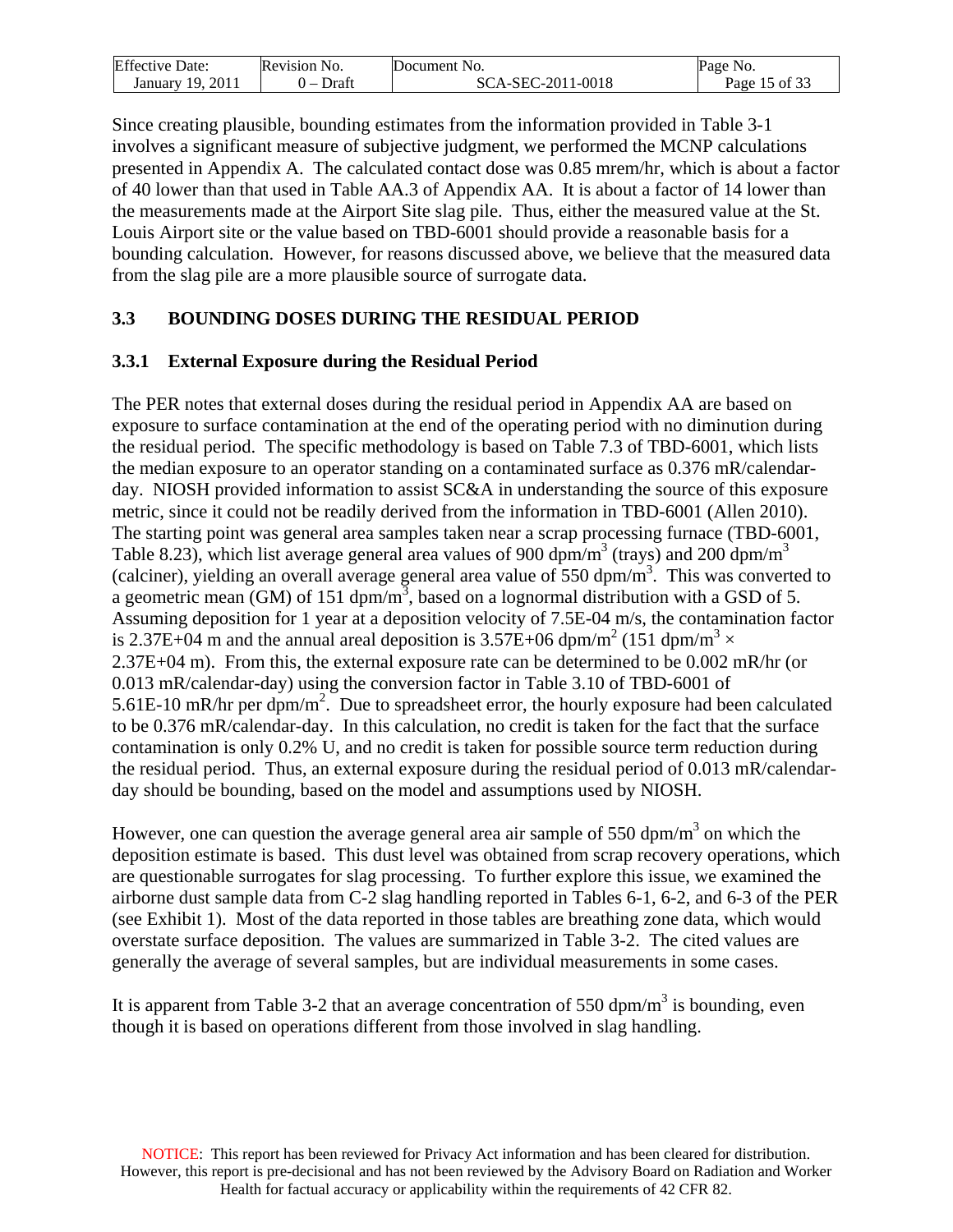| <b>Effective Date:</b> | Revision No.                      | Document No.      | Page No.      |
|------------------------|-----------------------------------|-------------------|---------------|
| January 19, 2011       | Draft<br>$\overline{\phantom{a}}$ | SCA-SEC-2011-0018 | Page 16 of 33 |

| Data Source in NIOSH 2010 | Average Concentration $(dpm/m^3)$                  |
|---------------------------|----------------------------------------------------|
| Table 6-1 (ElectroMet)    | 456, 398                                           |
| Table 6-2 (Mallinckrodt)  | 154, 80, 200, 245, 112, 154, 77, 149, 27, 81, 57   |
| Table 6-3 (Fernald)       | 247, 191, 255, 206, 224, 13, 309, 63, 78, 480, 682 |

| <b>Table 3-2.</b> |  |  | <b>Airborne Dust Concentrations from Handling C-2 Slag</b> |
|-------------------|--|--|------------------------------------------------------------|
|-------------------|--|--|------------------------------------------------------------|

Considered on another level, the model for external exposure based on surface deposition prior to the end of operations may not be appropriate at Hooker. As described in Section 2 above, about 20 tons of slag remained at Hooker, at least until sometime in 1958. The presence of this slag is not explicitly considered in the surface deposition model, although it could be argued that assuming a constant source term throughout the residual period in some way compensates for the presence of slag after cessation of operations. As described in Section 3.2, a worker standing on a surface of infinite depth contaminated with 0.2% uranium would receive a miniscule dose of 0.009 mrem/hr, which is not significantly different from the external exposure of 0.002 mR/hr calculated from the surface deposition model.

*Finding F: The PER should recognize that slag was present during the residual period, at least through 1958, and ensure that this information is incorporated into the bounding external exposure calculation for the residual period*.

## <span id="page-15-0"></span>**3.3.2 Internal Exposure during the Residual Period**

According to Section 7.2.2 of the PER:

*Battelle-TBD-6001 Appendix AA presents an assessment of internal exposures during the residual period based on the deposition of airborne contamination during one year of operations and the subsequent resuspension of this material, resulting in an inhalation intake estimate of 1 pCi/d.* 

Appendix AA used a resuspension factor of 1E-06/m to estimate the dust concentration during the residual period. In its review of Appendix AA, SC&A requested that NIOSH provide clarification as to how the value of 1 pCi/d was calculated (see discussion of Finding 7 in Section 4.0). If slag handling was primarily done outdoors and the screened slag was then conveyed inside the cinder block building for acid digestion, one could consider the use of general area data from Fernald as a surrogate source (Exhibit 1, Table 6-3). The maximum measured value was 39 dpm/m<sup>3</sup>. Based on 1 year's deposition and a resuspension factor of 1E-06/m, the resuspended air concentration would be 0.92 dpm/m<sup>3</sup> (39 dpm/m<sup>3</sup>  $\times$  0.00075 m/s  $\times$ 3.15E07 s/yr  $\times$  1E-06/m). This is equivalent to an inhalation intake of 3.2 pCi/calendar-day  $(0.92 \text{ dpm/m}^3 \times 9.6 \text{ m}^3/\text{day} \times 6 \text{ days/week} \times 50 \text{ weeks/yr} \times 1 \text{ pCi/2.22 dpm} \times 1 \text{ yr/365 days}).$ 

While we do not know how NIOSH arrived at a value of 1 pCi/d for the inhalation dose during the residual period, based on the scoping calculation provided here, it appears that a value on the order of 3 pCi/calendar-day is appropriate for outdoor slag handling operations. This value (i.e., 3 pCi/calendar-day) is not significantly different from that proposed by NIOSH.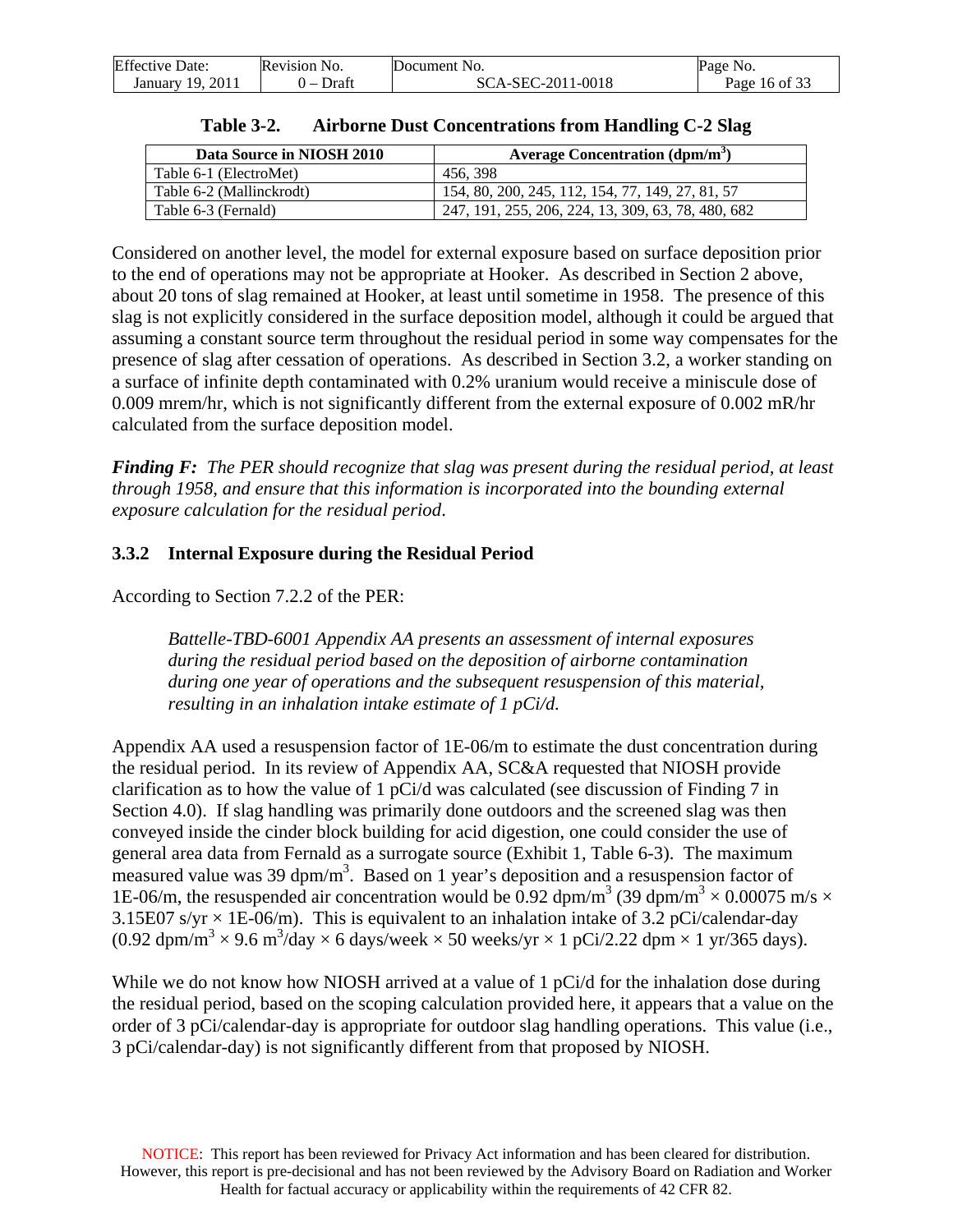| Effective            | Revision     | Jocument    | Paσe                             |
|----------------------|--------------|-------------|----------------------------------|
| Date:                | NO.          | NO.         |                                  |
| 201<br>10<br>January | Draft<br>. . | 2-2011-0018 | $\sqrt{0}$ of $2^{\circ}$<br>age |

As discussed in greater detail in Section 4 (Findings 8 and 9), use of a resuspension factor of 1E-06/m may not be bounding. For workers employed during the first 1 to 3 years at the beginning of the residual period, higher resuspension factors will lead to higher exposures. For workers whose employment begins later in the residual period, a resuspension factor of 10-6/m can become limiting, because higher resuspension factors result in early depletion of the source term.

*Finding G: Depending on employment history, use of a resuspension factor of 1E-06/m for the residual period may not be bounding when calculating inhalation doses. If NIOSH believes that use of this resuspension factor is appropriate, they should provide justification describing, for example, clean-up procedures conducted after the cessation of operations.*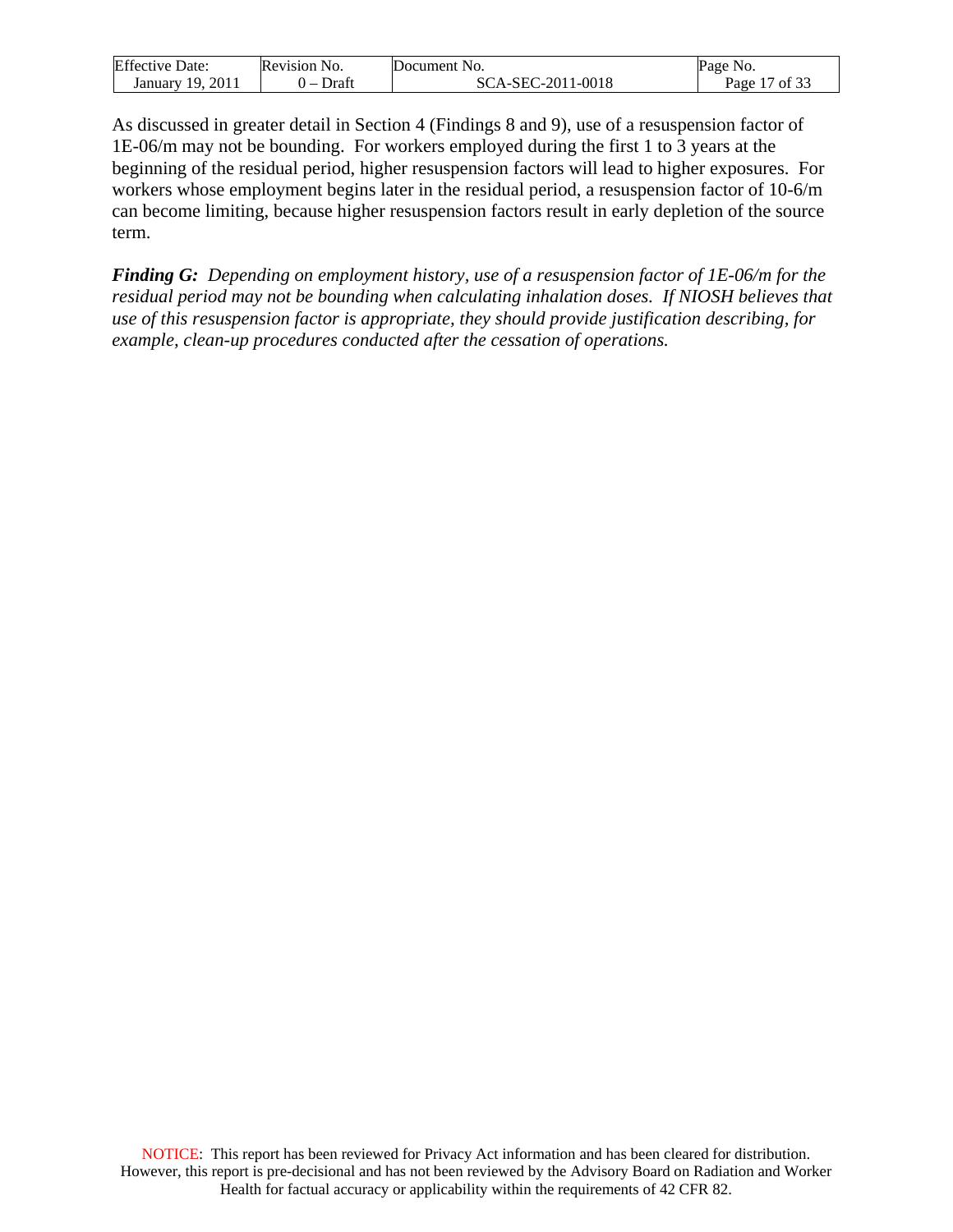| <b>Effective Date:</b> | Revision No.                      | Document No.      | Page No.      |
|------------------------|-----------------------------------|-------------------|---------------|
| January 19, 2011       | Draft<br>$\overline{\phantom{0}}$ | SCA-SEC-2011-0018 | Page 18 of 33 |

# **4.0 SC&A REVIEW OF APPENDIX AA TO TBD-6001**

<span id="page-17-0"></span>In its review of Appendix AA, SC&A made a number of findings (SC&A 2010). The findings are reviewed here in the context of whether they are strictly site profile issues or whether they have relevance to NIOSH's ability to estimate maximum radiation doses under plausible circumstances, as stated in the PER. Assessment of the claimant-favorability and plausibility of the approach to dose reconstruction in Appendix AA is of particular importance, since NIOSH concluded in the PER for SEC-00141 that use of Appendix AA provided a suitable bounding approach. However, see the discussion in Section 3.2 regarding which source(s) to use for bounding external doses.

The findings from SC&A 2010 are discussed below, and the discussion will indicate that the exposures can be bounded, although in some instances, SC&A takes issue as to how the bounding calculations are done.

### *Finding 1: NIOSH should re-examine the assumption that dumping of barrels could be done in 1 day per month.*

This finding was based on the presumption that it would be necessary to process 100 tons of slag (containing 0.2% U) per month to obtain 10 tons of **product** (containing 2% U). Based on 500 lbs of slag per barrel, this would require processing 400 barrels per month. SC&A did not believe that 400 barrels could be processed in only 1 day per month. However, NIOSH pointed out at the November 4, 2010, TBD-6001 Work Group meeting that SC&A had misinterpreted the value of 10 tons per month (from MED 1944, p. 29) as product output rather than slag input. MED 1944 characterized the feed as, "ACTUAL QUANTITY (MONTHLY RATE – 10 tons." The Data Sheet is ambiguous and the 10 tons could be input or output. However, Mears (1946) states that, "Approximately 152 tons of C-2 slag were processed…," suggesting that the 10 tons per month cited in MED 1944 was input. Based on this assumption regarding the input value, only 40 barrels would need to be processed monthly to achieve the specified slag input of 10 tons per month.

In an interview with NIOSH, a former AWE worker at Hooker notes that they initially handled 25 wooden barrels per day, but later increased this to processing 40 barrels per day (Personal Communication 2009a). Barrel handling was done in a building where only [**redact**] workers were present. Barrels were delivered to the building each night after the operators had left. The barrels were opened and the material was dumped on the floor. Material was then sifted through a grate. Material that did not pass through the grate was shoveled back into barrels, which were resealed and removed during the night when new barrels of slag were delivered. Initially, material passing through the grate was shoveled onto a conveyor, which carried material through a hole in the wall and out of the building to an unknown destination. Subsequently, the material passing through the grate was deposited directly on the conveyor, resulting in the increased throughput of approximately 40 barrels per day. The worker stated that he began this work about March 1944 and continued [**redact**] for about a year. The worker thought that the slag processing operation was over by [**redact**] (i.e., March or April 1945).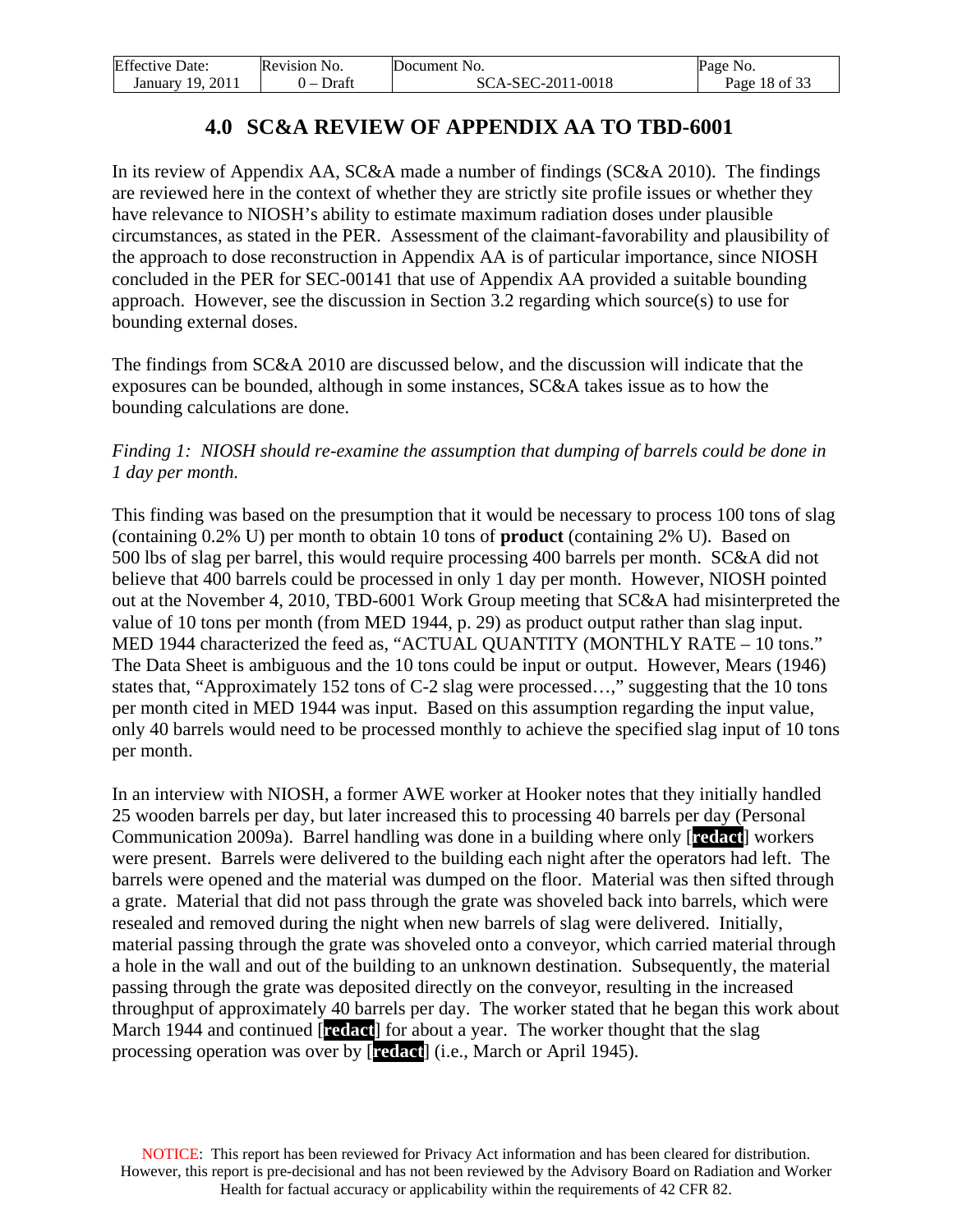| <b>Effective Date:</b> | Revision No. | Document No.      | Page No.      |
|------------------------|--------------|-------------------|---------------|
| -2011<br>January 19,   | Draft<br>. – | SCA-SEC-2011-0018 | Page 19 of 33 |

SC&A believes that the assumption that only about 10 tons of slag were processed monthly needs to be re-examined in view of the worker interview cited above and the large capacity of the slag-handling plant. This is a site profile issue.

*Finding 2: NIOSH should account for all activities causing inhalation exposure, not just those involved in dumping barrels of C-2 slag.* 

In Table AA.1, "Internal Dose Pathways," of Appendix AA, NIOSH lists 156 pCi/d as the inhalation intake for an operator. According to NIOSH, this value is based on Table 8.29 of TBD-6001, where a median inhalation intake rate of 2,920 pCi/calendar-day is quoted for a scrap recovery furnace operator (1951 and earlier) handling trays of scrap. Multiplying the median intake by the exposure factor of 5% for barrel handling, the calculated daily exposure for an operator would be 146 pCi/d (2,920 pCi/calendar-day  $\times$  0.05 exposure days/calendar-day), a value similar to that in Table AA.1. SC&A felt that NIOSH had ignored exposure from other operations, such as slag digestion and filtration. NIOSH pointed out at the November 4, 2010, Work Group meeting that the difference between 146 pCi/calendar-day for barrel handling and 156 pCi/calendar-day cited in Table AA.1 is attributable to these other operations. Presumably, the balance of the time (i.e., 95%) was assigned to filtration operations, where the median daily weighted average (DWA) was 10.7 pCi/calendar-day for a filtration operator (TBD-6001, Table 8.29). SC&A (2010) made an independent estimate of exposure to filtration and digestion operations and concluded that the incremental exposure would be about 23 pCi/calendar-day. SC&A believes that this small difference will not significantly affect dose reconstructions and that this finding has been resolved. For reasons subsequently discussed under Finding 3, SC&A believes that an inhalation intake of 156 pCi/calendar-day is bounding.

*Finding 3: While SC&A does not agree with some of the underlying assumptions in their approach* [to estimating intakes]*, the NIOSH approach appears to be bounding for dose reconstruction. However, our independent analyses indicate that the values for intake rates are unrealistically high.* 

This is not an SEC issue. A bounding analysis can be done but, as SC&A pointed out in its review of Appendix AA, there are other operations evaluated in TBD-6001 that could be considered as more appropriate surrogates for the acid leaching and filtration operations at Hooker than handling trays of uranium compounds during scrap reprocessing. For example, one could consider use of the data from **concentrates** in Table 8.2 of TBD-6001. Since the minimum, maximum, and average values for concentrates do not fit a lognormal distribution, Strom (2007, Section 2.1.2.4) recommends using the average and an assumed GSD of 5 to calculate lognormal parameters. This approach results in a  $95<sup>th</sup>$  percentile value of 153 dpm/m<sup>3</sup>, which is equivalent to an inhalation intake of 544 pCi/calendar-day. The concentrates contain an average of 80%  $U_3O_8$  (Christofano and Harris 1960) or 68% U. Adjusting the concentrate exposure for the uranium content of the slag (68%/0.2%) results in an estimated inhalation intake of 1.6 pCi/calendar-day, as compared to 156 pCi/calendar-day in Table AA.1 of Appendix A.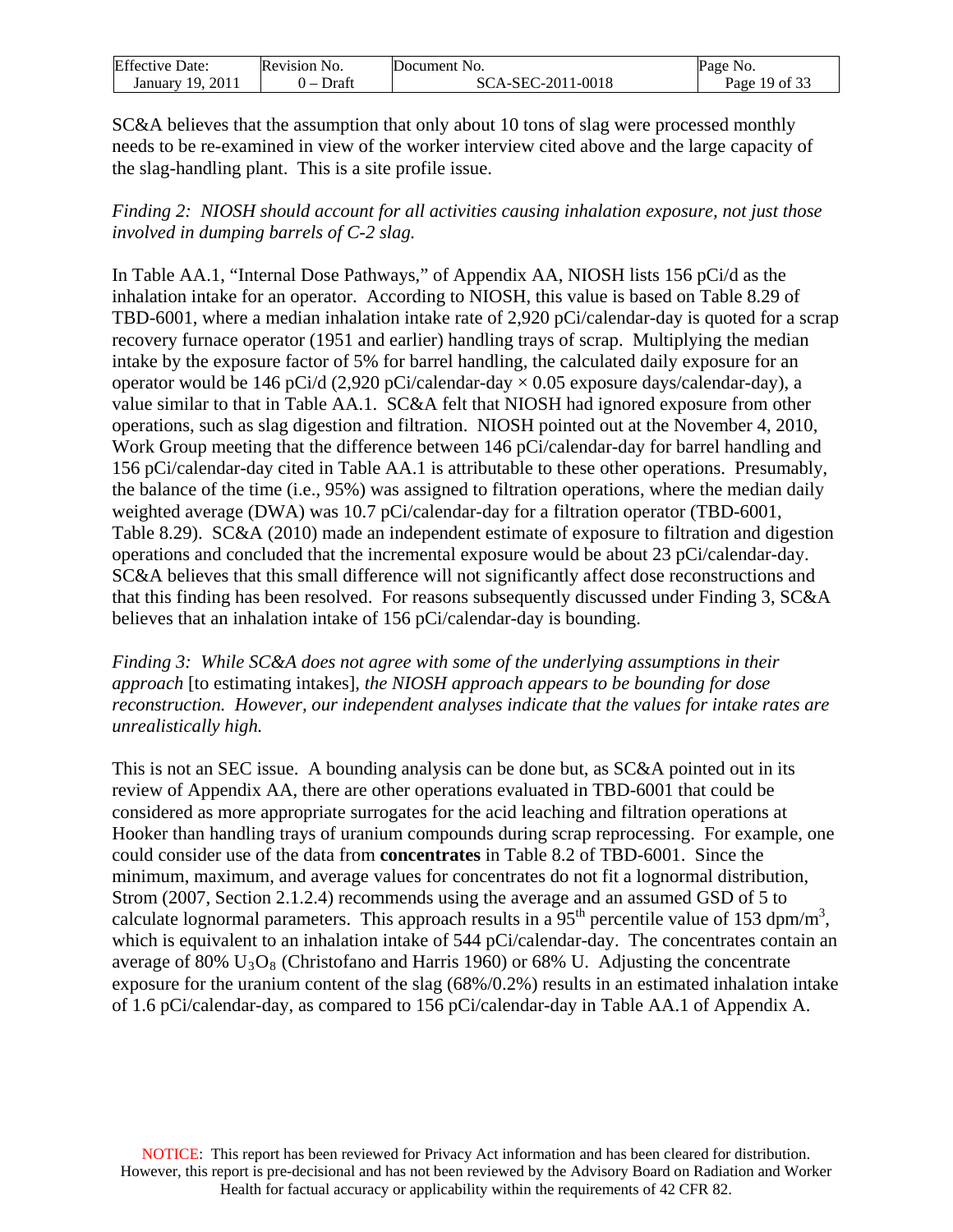| <b>Effective Date:</b> | Revision No. | Document No.      | Page No.          |
|------------------------|--------------|-------------------|-------------------|
| -2011                  | Draft        | SCA-SEC-2011-0018 | 20 of 33          |
| January 19,            |              |                   | Page <sup>1</sup> |

## *Finding 4: NIOSH should correct the external exposure rates in Table AA.3.*

This is not an SEC issue. NIOSH advised SC&A that values in Table AA.3 are in error and will be corrected when Appendix AA is revised. Continued use of the current version of Table AA.3 until the appendix is revised is claimant favorable, since the corrections will reduce the external exposure. The values in Table AA.3, when corrected, will still be bounding, since conservative assumptions based on uranium compounds rather than slag were used to develop the external exposure estimates.

## *Finding 5: Rather than applying the values in Table 7.3* [of TBD-6001] *as default/bounding values, NIOSH should derive the correct external dose values using MicroShield or MCNP.*

This is not an SEC issue. The uranium source term for materials handling in Table 7.3 of TBD-6001 is based on exposure to 55-gallon drums containing loosely packed uranium (or  $U_3O_8$ ) with a density of 1.6  $g/cm<sup>3</sup>$  that has decayed for 100 days after refining. Based on the specific activity of natural uranium of 684 pCi/mg U, the drum would contain  $1.09E+06$  pCi/cm<sup>3</sup>. The equivalent U content in the C-2 slag would be 4.35E+03 pCi/cm<sup>3</sup>, based on an MgF<sub>2</sub> density of 3.18 g/cm<sup>3</sup>  $(0.002g \text{ U/g MgF}_2 \times 3.18 g \text{ MgF}_2/\text{cm}^3 \times 684 \text{ pCi/mg U} \times 1,000 \text{ mg/g}).$  The fact that the curie density in 55-gallon drums is about 2.5 orders of magnitude greater than in the C-2 slag supports the use of the median from Table 7.3 as the upper bound for material handling exposures at Hooker. However, the use of a drum of uranium as a surrogate for a drum of slag raises questions of plausibility. As discussed in Section 3.2 and Appendix A, SC&A subsequently conducted MCNP calculations demonstrating that the value of 0.08 mR/hr assumed by NIOSH is bounding, as compared to the value of 0.015 mR/hr calculated here using MCNP.

*Finding 6: NIOSH should consider whether use of shallow dose estimates based on slag sampling is a more plausible approach than pro-rating exposures from a large uranium object. Alternatively, NIOSH could consider using a conservative estimate of the concentration of uranium in the barrel, and take into consideration self-shielding and the shielding from the barrel wall using MicroShield or MCNP.* 

This is not an SEC issue. It raises the question as to whether there are better (more plausible) techniques to estimate shallow doses. For example, NIOSH has suggested in its review of Petition SEC-00141 for Hooker that a value of 11.5 mrep/hr be used for shallow dose, based on measurements taken in 1948 at the top of a pile of C-liner slag at the St. Louis Airport Storage Site (NIOSH 2010). Estimates of exposure to the hands could then be based on the time spent per day with the hands in contact with the barrels of slag and the number of days per month that barrels were handled. However, as discussed under Finding 5 above regarding photon exposure, an alternative, scientifically sound approach would be to calculate the shallow dose exposure using MCNP. SC&A has subsequently conducted such calculations and demonstrated that the assumptions used by NIOSH are bounding.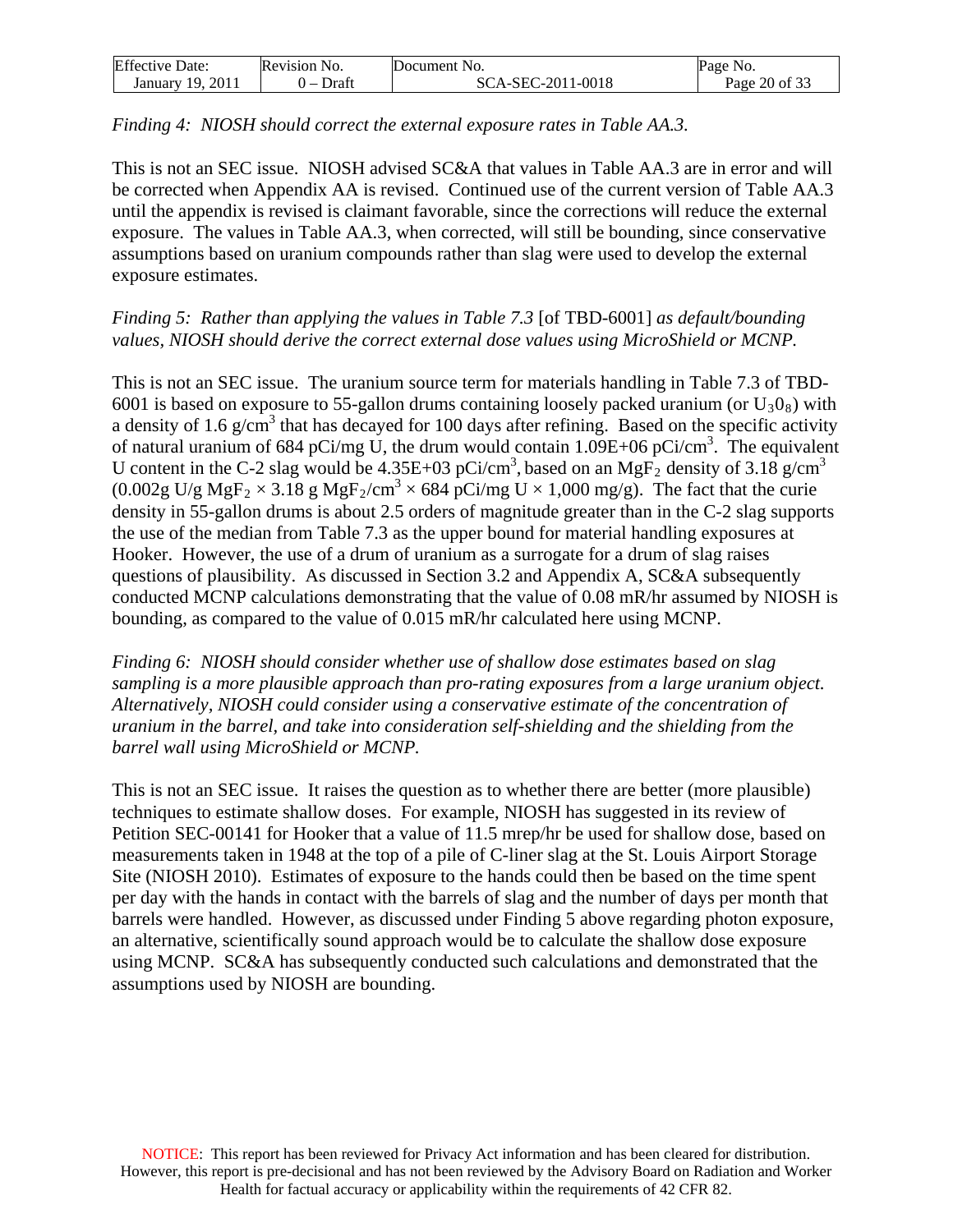| <b>Effective Date:</b> | Revision No.                      | Document No.      | Page No.        |
|------------------------|-----------------------------------|-------------------|-----------------|
| 2011<br>19.<br>January | Draft<br>$\overline{\phantom{0}}$ | SCA-SEC-2011-0018 | of $33$<br>Page |

*Finding 7: NIOSH should provide an example calculation showing how they arrived at an inhalation intake of 1 pCi/calendar-day* [for the residual period].

This is not an SEC issue; rather it is just a request for clarification of the calculational methodology.

*Finding 8: NIOSH should justify the use of a resuspension factor of 1E-06/m.* 

Finding 8 and Finding 9 are inter-related and integral with SC&A's critique of ORAUT-OTIB-0070 for the Procedures Work Group. If one determined that a resuspension factor of 1E-06/m was appropriate for a given site at the beginning of the residual period based, for example, on evidence that some clean-up had been done when operations were terminated, one can estimate the decay constant and the life of the source based on the equation  $\lambda = 24 \text{KnH/day}$ , where  $\lambda$  is the source term decay constant, K is the resuspension factor (m-1), H is the room height (m), and n is the air turnover rate (hr-1). Assuming values of  $K = 10-6/m$ ,  $n = 1/hr$ , and  $H = 5 m$ , the decay constant is 0.012%/day. In this example, the source term would be substantially depleted in about 23 years, based on the assumed exponential decay. If, on the other hand, the resuspension factor was 1E-04/m based on regular foot and vehicle traffic continuing to disturb the surface, the decay constant would be 1.2%/day and the source term would be depleted in about 83 days. Thus, for two workers employed at the beginning of the residual period, with one having his exposure based on a resuspension factor of 10-4/m and the other having his exposure based on a resuspension factor 10-6/m, the worker with exposure based on the higher resuspension factor would receive the higher dose as long as his employment duration during the residual period was less than 23 years.. However, if a worker was hired after the first year or so of the residual period, his exposure would be lower based on the higher resuspension factor. A resuspension factor should be selected based on the conditions extant at the beginning of the residual period, and a decay rate consistent with that resuspension factor should be used.

In the case of Hooker, the dust source term, based on a resuspension factor of 10-6/m, was not subject to exponential decay, but rather was held constant at its initial value. This would result in a bounding inhalation exposure value for all workers whose employment began about 1 to 2 years after the beginning of the residual period. This would also result in a bounding exposure during the first year of the residual period for any workplace environment where use of a resuspension factor of 10-6/m is specifically justified. For situations where the worker was employed at the beginning of the residual period and workplace conditions support assumption of a higher resuspension factor, then use of 10-6/m may not be claimant favorable.

We recognize that exposures during the residual period are very small, but the calculational approach should justified and scientifically sound.

*Finding 9: NIOSH should justify that the approach taken to calculate inhalation exposures during the residual period is bounding, and takes into consideration SC&A's review of ORAUT-OTIB-0070.* 

As discussed under Finding 8, we believe that use of the source term decay rate should be consistent with the assumed value for the resuspension factor. Resuspension factors should be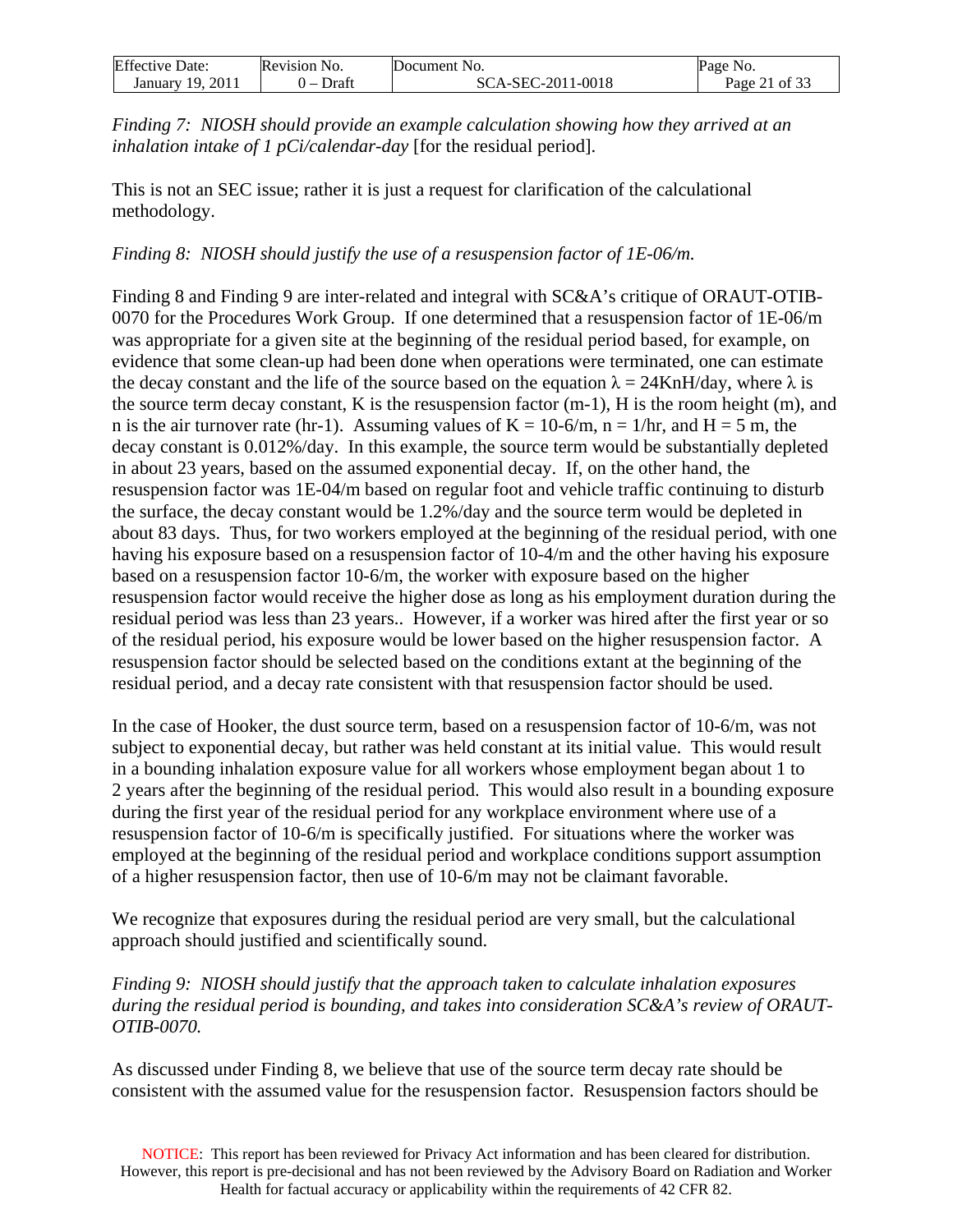| <b>Effective Date:</b> | Revision No. | Document No.      | NO.<br>Page   |
|------------------------|--------------|-------------------|---------------|
| 2011<br>19.<br>Januarv | Draft        | SCA-SEC-2011-0018 | Page 22 of 33 |

based, to the extent possible, on expected site conditions at the end of operations. It is not possible to define a set of parameters (i.e., resuspension factor and source term depletion) that is bounding without consideration of the worker's employment history relative to the dates of the residual period.

This is not an SEC issue, but rather an issue as to how to do a bounding calculation.

*Finding 10: NIOSH needs to correct the calculation of external exposure during the residual period and revise the basis for converting this exposure to pCi/calendar-day.* 

Table 7.3 of TBD-6001 lists the median exposure to an operator standing on a contaminated surface as 0.376 mR/calendar-day. NIOSH provided information to assist SC&A in understanding the source of this exposure metric, since it could not be readily derived from the information in TBD-6001 (Allen 2010). The starting point was general area samples taken near a scrap processing furnace (TBD-6001, Table 8.23), which list average values of 900 dpm/m<sup>3</sup> (trays) and 200 dpm/m<sup>3</sup> (calciner), yielding an average value of 550 dpm/m<sup>3</sup>. This was converted to a GM of 151 dpm/ $m^3$ , assuming that the data were described by a lognormal distribution with a GSD of 5. Assuming deposition for 1 year at a deposition velocity of 7.5E-04 m/s, the contamination factor is 2.37E+04 m and the annual areal deposition is 3.57E+06 dpm/m<sup>2</sup> (151 dpm/m<sup>3</sup>  $\times$  2.37E+04 m). From this, the exposure rate can be determined to be 0.002 mR/hr using the conversion factor in Table 3.10 of TBD-6001 of 5.61E-10 mR/hr per  $dpm/m<sup>2</sup>$ . Due to spreadsheet error, the hourly exposure had been calculated to be a factor of 100 higher.

This is not an SEC issue.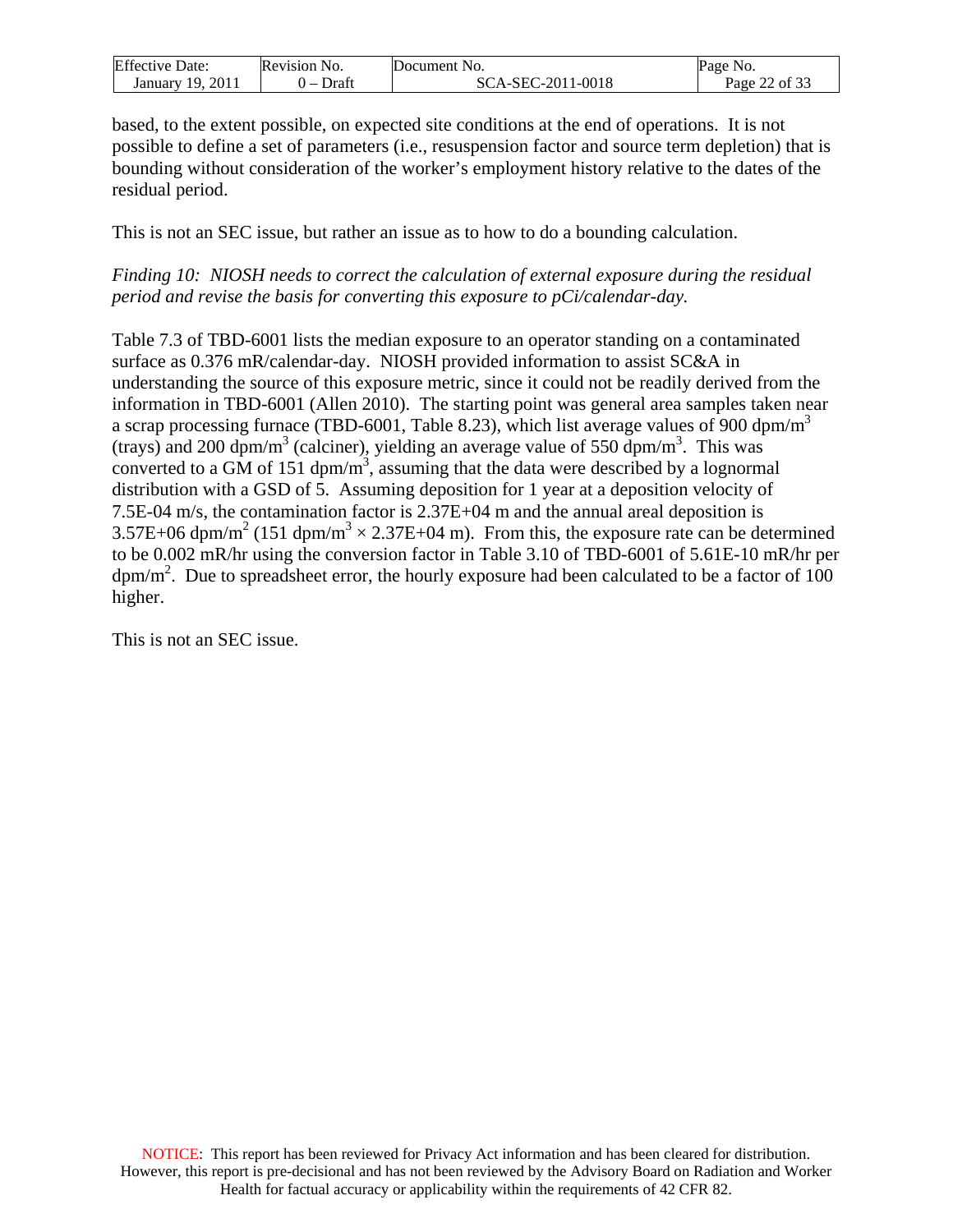| <b>Effective Date:</b> | <b>Revision No.</b> | Document No.      | Page No. |
|------------------------|---------------------|-------------------|----------|
| 2011                   | Draft               | SCA-SEC-2011-0018 | of $33$  |
| January 19,            |                     |                   | Page     |

# **5.0 REFERENCES**

<span id="page-22-0"></span>Allen, David 2010. E-mail from David Allen (CDC/NIOSH/OD) to W. C. Thurber (SC&A, Inc.). *Re: Hooker A Question or Two*. June 16, 2010.

Anderson, J.L. and N.E. Hertel 2005. "Bremsstrahlung Doses from Natural Uranium Ingots." *Radiation Protection Dosimetry* (2005), Vol. 115, No. 1-4, pp. 298–301.

Battelle 2006. *Site Profiles for Atomic Weapons Employers that Refined Uranium and Thorium*, Rev. FO. Battelle Team Dose Reconstruction Project for NIOSH. Battelle-TBD-6001 December 13, 2006. SRDB Ref ID: 30673.

Battelle 2007. *Site Profiles for Atomic Weapons Employers the Refine Uranium and Thorium – Appendix AA Hooker Electrochemical Company.* Battelle-TBD-6001, Appendix AA. June 15, 2007.

Caplan, K.J. 1949. *Health Problems at the Airport Properties*, correspondence to H. E. Thayer from K. J. Caplan (MCW). August 11, 1949. SRDB Ref ID: 11193.

Christofano, E. and W.B. Harris, 1960. "The Industrial Hygiene of Uranium Refining." *Env. Health* 1(5):74-96.

DOE 1977. *Formerly Utilized MED/AEC Sites Remedial Action Program, Radiological Survey of the Hooker Chemical Company, Niagara Falls, New York*, Final Report. U.S. Department of Energy, Washington, DC. SRDB Ref ID: 10797.

DOE 1985. *Formerly Utilized Sites Remedial Action Report Elimination Report for Occidental Chemical Corporation (Former Hooker Electrochemical Company) Niagara Falls, New York,*  U.S. Department of Energy, Washington, DC. SRDB Ref ID: 11002, p. 59.

Dowling, Francis A., c. 1944. *Completion Report, Construction of Hooker Electrochemical Company P-45 Plant.* Contract No. W-7405-ENG-28. Tonawanda Area-Manhattan District. SRDB Ref ID: 11002, pp. 102–112.

EPA 1999. *Cancer Risk Coefficients for Environmental Exposure to Radionuclides.* Federal Guidance Report No. 13. EPA-402-R-99-001. Office of Radiation and Indoor Air.

Keller, C.A 1958. Letter from C.A. Keller, Production Division, USAEC to J.P. Murray Y-12 Plant Superintendent, *Transfer of Niagara Falls Slag to Y-12*. June 24 1958. SRDB Ref ID: 64932.

Mears, B.J. 1946. *Medical Clearance on Terminated Madison Square Area Contracts*. War Department, U.S. Engineer Office. SRDB Ref ID: 17125, pp 29–30.

MED 1944. *Medical Section – Manhattan District, Data Sheets for Industrial Hazard Rating*. Manhattan Engineer District. SRDB Ref ID: 16323, pp. 29–30.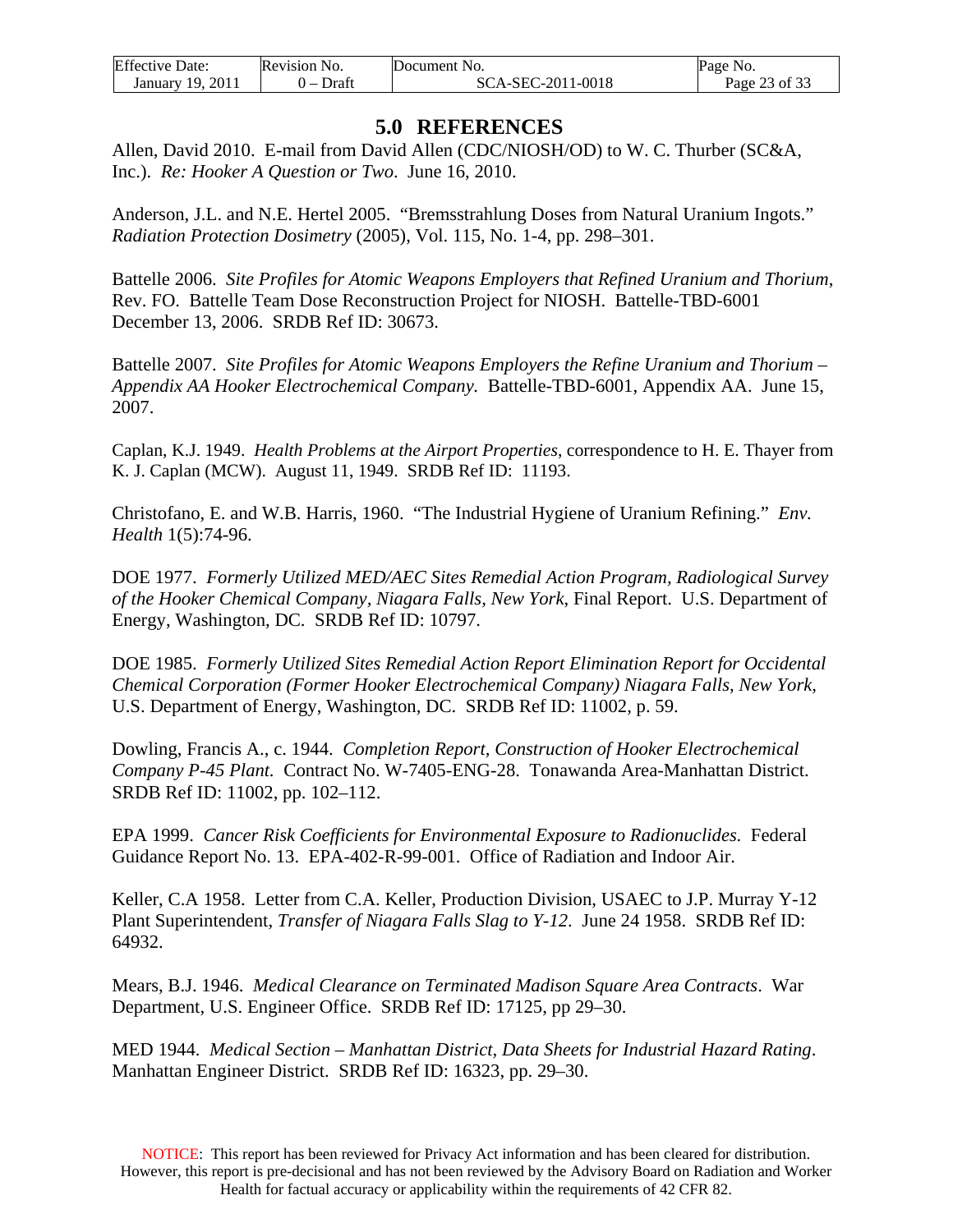| <b>Effective Date:</b> | Revision No.                      | Document No.      | No.<br>Page   |
|------------------------|-----------------------------------|-------------------|---------------|
| 2011<br>January 19.    | Draft<br>$\overline{\phantom{0}}$ | SCA-SEC-2011-0018 | Page 24 of 33 |

NIOSH 2010. *SEC Petition Evaluation Report: Petition SEC-00141 (Hooker Electrochemical).* Rev. 0. March 3, 2010.

Olotka, F.T. 1979. Letter to Mr. William E. Mott, Acting Director, Environmental Control Technical Division, Department of Energy, Washington, DC, SRDB Ref ID: 11002, p. 39.

ORAUT 2005. *Weldon Spring Plant – Occupational External Dosimetry*, ORAUT-TKBS-0028- 6, J. Langsted and C. Little, Rev. 00, Oak Ridge Associated Universities Team, Cincinnati, Ohio. June 24, 2005.

ORAUT 2008. *Dose Reconstruction during Residual Radioactivity Periods at Atomic Weapons Employer Facilities.* ORAUT-OTIB-0070, Revision 00. Oak Ridge Associated Universities Team, Cincinnati, Ohio. March 10, 2008.

ORAUT 2009. *Basis for Development of an Exposure Matrix for the Mallinckrodt Chemical Company St. Louis Downtown Site and the St. Louis Airport Site, St. Louis, Missouri*, ORAUT-TKBS-0005, Rev. 02 PC-1, Oak Ridge Associated Universities Team, Cincinnati, Ohio. May 25, 2009.

Personal Communication 2009a. *Personal Communication with Former Hooker Electrochemical "Yard Gang" Employee*; Telephone Interview conducted by the Oak Ridge Associated Universities Team (ORAUT); December 12, 2009. SRDB Ref ID: 77828.

Personal Communication 2009b. *Personal Communication with Former Hooker Electrochemical Chemical Engineer/Operator*; Telephone Interview by the Oak Ridge Associated Universities Team (ORAUT); December 12, 2009. SRDB Ref ID: 77827.

Personal Communication 2010. Letter to Dr. Henry Anderson, Chair, TBD-6001 Work Group. *Re: SEC Tracking Number – SEC-00141*. August 2, 2010.

Sapirie, S.R. 1957. *Low Grade Uranium Residues Stored at the Niagara Falls Site, New York*, correspondence from S.R. Sapirie (AEC) to D.F. Musser (AEC). May 29, 1957. SRDB Ref ID: 6341

SC&A 2010. *Review of the NIOSH Site Profile for the Hooker Electrochemical Company. Battelle-TBD-6001, Appendix AA*. Contract No. 200-2009-28555. SCA-TR-SP2010-0034. September 2010.

Simons, F.W. 1945. *Shipment Security Survey at Mallinckrodt Chemical Works*, correspondence that includes summary of shipments; F. W. Simons; February 15, 1945; SRDB Ref ID: 9161.

Strom, D.F. 2007. *Default Assumptions and Methods for Atomic Weapons Employer Dose Reconstructions*. Battelle-TIB-5000, Rev. 00, Effective date: April 2, 2007.

Young, Charles D. (Aerospace Corporation) 1985. Letter to Arthur Whitman DOE), *Update of Responses to Hooker (OCC) Interrogatories.* February 28, 1985. Ref ID 11002, pp. 63-71.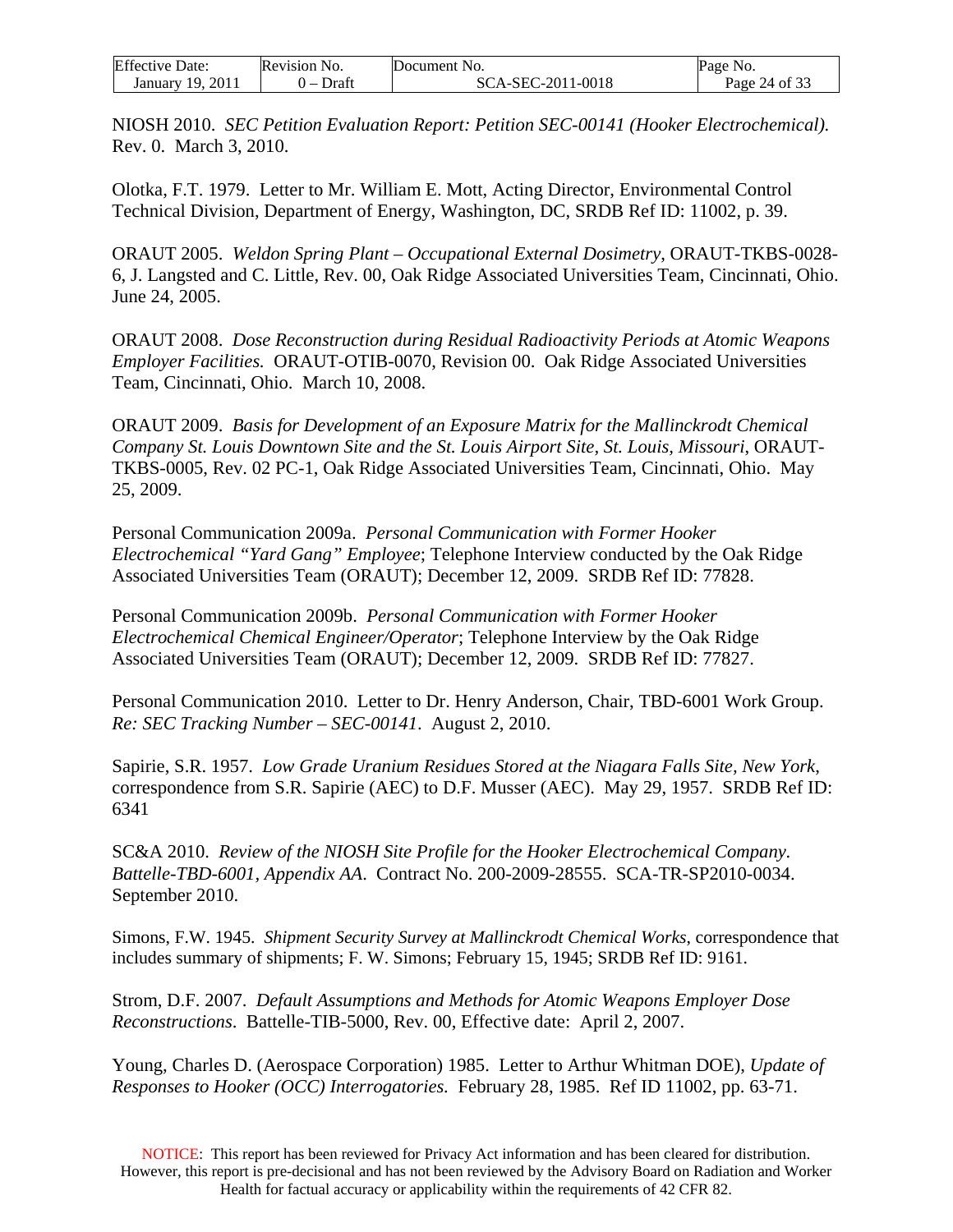| <b>Effective Date:</b> | Revision No.          | Document No.      | Page No.      |
|------------------------|-----------------------|-------------------|---------------|
| January 19, 2011       | Draft<br>$\mathbf{I}$ | SCA-SEC-2011-0018 | Page 25 of 33 |

### **Exhibit 1: Tables Reproduced from the NIOSH SEC Petition Evaluation Report, Petition SEC-00141, Rev. 0, Report Submittal Date May 3, 2010**

| Table 6-1: Pertinent Air Monitoring Data from ElectroMetallurgical Corporation |  |  |
|--------------------------------------------------------------------------------|--|--|
|                                                                                |  |  |

| <b>Date</b>                                         | <b>Description</b>                       | <b>Measurement</b>                                       | Reference                |
|-----------------------------------------------------|------------------------------------------|----------------------------------------------------------|--------------------------|
| December 24, 1947<br>March 30, 1948<br>May 14, 1948 | Bomb Room, Barrel Slag<br>and weigh      | $456$ dpm/m <sup>3</sup><br>(average of unknown samples) | SRDB Ref ID: 8917, p. 7  |
| August 17-19, 1949                                  | Shovels slag into lean and<br>rich drums | 398 dpm/ $m3$<br>(average of 3 samples)                  | SRDB Ref ID: 8930, p. 19 |

#### **Table 6-2: Summary of Pertinent Air Monitoring Data from the Mallinckrodt Facility**

| Date               | <b>Description</b>                                                         | <b>Measurement</b>                                                                                    | Reference                 |
|--------------------|----------------------------------------------------------------------------|-------------------------------------------------------------------------------------------------------|---------------------------|
| 1948               | Slag Man                                                                   | 2.2 (times tolerance)                                                                                 | SRDB Ref ID: 9340, p. 4   |
| (Plant 4)          | (DWA)                                                                      | $(154 \text{ dpm/m}^3)$                                                                               |                           |
| 1949               | Slag Man                                                                   | $80 \text{ dpm/m}^3$                                                                                  | SRDB Ref ID: 9340, p. 50  |
| (Plant 4)          | (grinding C-Special)                                                       | (average of 3, high $100$ , low $70$ )                                                                |                           |
| 1949               | Air concentration posted<br>on building layout-cited<br>as "slag dumpster" | $200$ dpm/m <sup>3</sup>                                                                              | <b>SRDB Ref ID: 11553</b> |
| 1949               | Slag Grinding                                                              | 245 dpm/ $m3$ average<br>194 $dpm/m^3$ min<br>288 dpm/m <sup>3</sup> max                              | <b>SRDB Ref ID: 11553</b> |
| 1949               | <b>DWE</b><br>(slag handling)                                              | 1.6 x MAC-AEC Study $(112 \text{ dpm/m}^3)$<br>2.2 x MAC-Mallinckrodt Study (154 dpm/m <sup>3</sup> ) | <b>SRDB Ref ID: 11553</b> |
| 1950<br>(Plant 4)  | Slag Man<br>(DWA)                                                          | 1.1 (times tolerance)<br>$(77 \text{ dpm/m}^3)$                                                       | SRDB Ref ID: 9341, p. 5   |
| 1951<br>(Plant 6E) | Unloaders<br>(removing C-Special<br>drum)                                  | 149 dpm/ $m^3$<br>(average of 2, high 237, low 60.8)                                                  | SRDB Ref ID: 9343, p. 19  |
| 1952               | Changing C-oxide and<br>slag-liner drums                                   | $27 \text{ dpm/m}^3$                                                                                  | SRDB Ref ID: 20657        |
| 1953               | Changing C-oxide and<br>slag-liner drums                                   | 81 dpm/ $m^3$                                                                                         | SRDB Ref ID: 20657        |
| 1953               | Changing C-oxide and<br>slag-liner drums                                   | 57 dpm/ $m^3$                                                                                         | SRDB Ref ID: 20657        |

NOTICE: This report has been reviewed for Privacy Act information and has been cleared for distribution. However, this report is pre-decisional and has not been reviewed by the Advisory Board on Radiation and Worker Health for factual accuracy or applicability within the requirements of 42 CFR 82.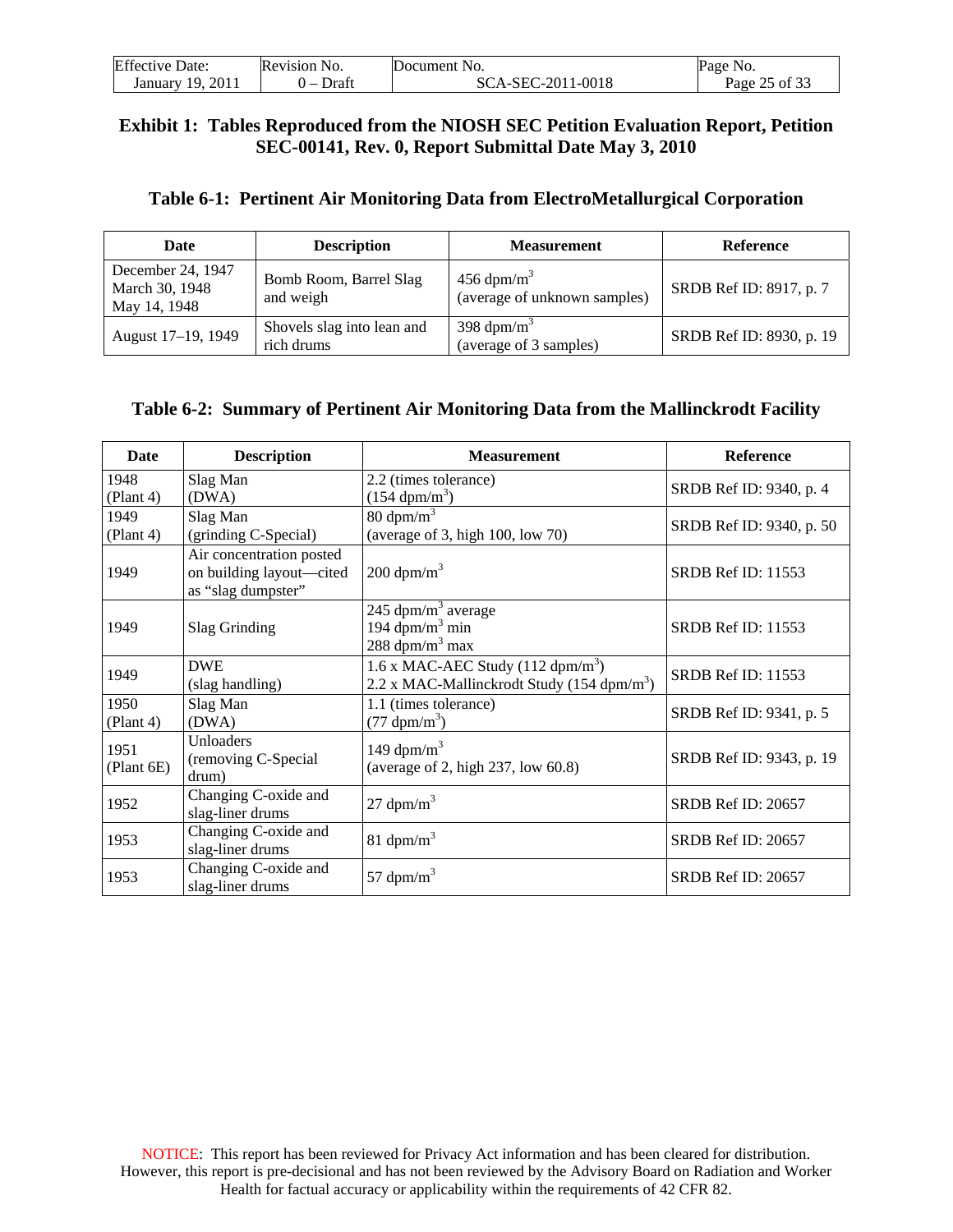| <b>Effective Date:</b> | Revision No. | Document No.      | Page No.      |
|------------------------|--------------|-------------------|---------------|
| January 19, 2011       | ) – Draft    | SCA-SEC-2011-0018 | Page 26 of 33 |

| <b>Date</b> | <b>Description</b>                                                 | <b>Measurement</b>                                                   | Reference          |
|-------------|--------------------------------------------------------------------|----------------------------------------------------------------------|--------------------|
|             | 1956 BZ-dumping can of C-liner into dumping station                |                                                                      |                    |
|             | (respirator worn)                                                  | 247 $dpm/m^3$                                                        | SRDB Ref ID: 34544 |
|             | 1956 BZ-dumping can of C-liner into dumping station                |                                                                      |                    |
|             | (respirator worn)                                                  | 191 $dpm/m^3$                                                        | SRDB Ref ID: 34544 |
|             | 1956 BZ-dumping can of C-liner into dumping station                |                                                                      |                    |
|             | (respirator worn)                                                  | 255 dpm/ $m3$                                                        | SRDB Ref ID: 34544 |
|             | 1956 BZ-dumping can of C-liner into dumping station                |                                                                      |                    |
|             | (respirator worn)                                                  | $206$ dpm/m <sup>3</sup>                                             | SRDB Ref ID: 34544 |
|             | 1956 Dumping C-liner at $2nd$ floor dumping station, dry area      | 3.21 x MAC                                                           |                    |
|             |                                                                    | $(224 \text{ dpm/m}^3)$                                              | SRDB Ref ID: 41025 |
|             |                                                                    | (average of 4, above)                                                |                    |
| 1958        | BZ-[redact] chipping magnesium from C-liner and                    |                                                                      |                    |
|             | uranium at the outside William Mill                                |                                                                      |                    |
|             | (no respirator worn)                                               | $262$ dpm/m <sup>3</sup>                                             |                    |
|             |                                                                    | 659 dpm/ $m^3$                                                       | SRDB Ref ID: 42627 |
|             | Note: 3 samples total - samples may run high and low               | 519 dpm/m <sup>3</sup>                                               |                    |
|             | due to the wind change (this was an outside operation)             |                                                                      |                    |
|             | 1958 BZ-[redact] dumping drum of C-liner from the 2nd floor        |                                                                      |                    |
|             | drum dumper                                                        | 793 dpm/ $m^3$                                                       |                    |
|             |                                                                    | 829 dpm/ $m^3$                                                       | SRDB Ref ID: 42627 |
|             | Note: 3 samples total                                              | $424$ dpm/m <sup>3</sup>                                             |                    |
|             | 1959 Evaluation of emptying gondola loaded with C-liner from       |                                                                      |                    |
|             | Mallinckrodt (material removed from gondola and                    |                                                                      |                    |
|             | dropped onto pad)                                                  |                                                                      |                    |
|             | - equipment used: crane with clam                                  | 13 dpm/m <sup>3</sup> (average)                                      |                    |
|             | - material was moist and damp                                      | $3 \text{ dpm/m}^3 \text{ (min)}$                                    | SRDB Ref ID: 42628 |
|             |                                                                    | 38 dpm//m <sup>3</sup> (max)                                         |                    |
|             | Note: 29 samples total, all sample results are GA samples          |                                                                      |                    |
|             | downwind of operation                                              |                                                                      |                    |
|             | 1959 Phase III of airport scrap evaluation (cleaning out loose     |                                                                      |                    |
|             | material with push broom)                                          | 309 dpm/m <sup>3</sup> (average)                                     |                    |
|             | - material was dry and very dusty                                  | 195 dpm/m <sup>3</sup> (min)                                         | SRDB Ref ID: 42628 |
|             |                                                                    | 627 dpm/m <sup>3</sup> (max)                                         |                    |
|             | Note: 12 samples total, all sample results are BZ samples          |                                                                      |                    |
|             | 1959 Part of evaluation of C-liner in gondola at rail line at east |                                                                      |                    |
|             | end of Plant 8 (car emptied by crane)                              |                                                                      |                    |
|             |                                                                    |                                                                      |                    |
|             | Laborer cleaned at angles and bends where the crane                | 63 dpm/m <sup>3</sup> (average)                                      |                    |
|             | could not reach                                                    | 15 dpm/m <sup>3</sup> (min)                                          | SRDB Ref ID: 42628 |
|             | - material was partially moist and dry. In some places,            | 181 dpm/m <sup>3</sup> (max)                                         |                    |
|             | the material was very hard                                         |                                                                      |                    |
|             |                                                                    |                                                                      |                    |
|             | Note: 25 samples total, all sample results are BZ samples          |                                                                      |                    |
| 1959        | Evaluation of handling Mallinckrodt airport scrap                  |                                                                      |                    |
|             | (BZ hand shoveling airport scrap into 30 gallon drums)             |                                                                      |                    |
|             | - material was damp and cakey with no visible dust (no             | 59 dpm/m <sup>3</sup> (average)<br>19 $\text{dpm/m}^3 \text{ (min)}$ | SRDB Ref ID: 42628 |
|             | respirator worn)                                                   | 108 $dpm/m^3$ (max)                                                  |                    |
|             |                                                                    |                                                                      |                    |
|             | Note: 11 samples total, all sample results are BZ samples          |                                                                      |                    |

## **Table 6-3: Summary of Pertinent Air Monitoring Data from Fernald**

NOTICE: This report has been reviewed for Privacy Act information and has been cleared for distribution. However, this report is pre-decisional and has not been reviewed by the Advisory Board on Radiation and Worker Health for factual accuracy or applicability within the requirements of 42 CFR 82.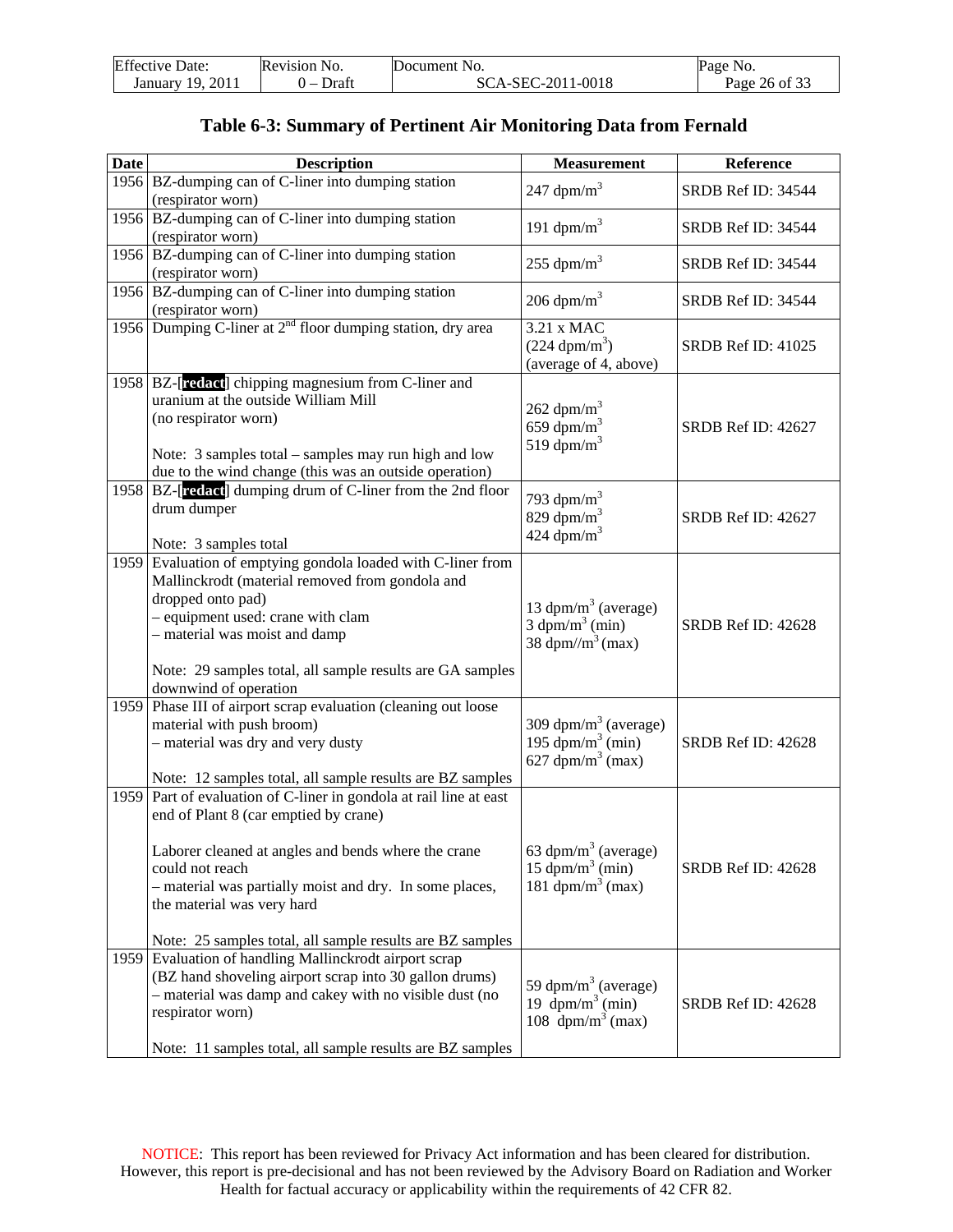| <b>Effective Date:</b> | Revision No.                      | Document No.      | Page No.           |
|------------------------|-----------------------------------|-------------------|--------------------|
| January 19, 2011       | Draft<br>$\overline{\phantom{0}}$ | SCA-SEC-2011-0018 | 7 of 33<br>Page 2. |

#### **Table 6-3: Summary of Pertinent Air Monitoring Data from Fernald**

| <b>Date</b> | <b>Description</b>                                                                                                                                           | <b>Measurement</b>                                                                                 | <b>Reference</b>   |
|-------------|--------------------------------------------------------------------------------------------------------------------------------------------------------------|----------------------------------------------------------------------------------------------------|--------------------|
|             | 1959 BZ [redact] dumping drum of slag liner into outside<br>crusher dumping station<br>(No respirator worn) Ventilation was said to appear very<br>effective | 78 $dpm/m3$ (average)<br>$32 \text{ dpm/m}^3 \text{ (min)}$<br>$110 \text{ dpm/m}^3 \text{ (max)}$ | SRDB Ref ID: 42628 |
|             | Note: 4 samples total, all sample results are BZ samples                                                                                                     |                                                                                                    |                    |

## **Exhibit 1 References**

Brealia [sic], A.J. 1949. *Electro Metallurgical Co. Occupational Exposure to Radioactive Dust August 17–19, 1949*. November 10, 1949. SRDB Ref ID: 8930. [A.J. Breslin, New York Operations Office, Atomic Energy Commission]

Caplan, K.J. 1949. From K.J. Caplan (MCW) to Thayer (AEC), Subject: *Dust Study at MCW Plant 4*. February 2, 2949. SRDB Ref ID: 11553.

Caplan, K.J. 1951. From K.J. Caplan (MCW) to Thayer (AEC), Subject: *Results of Dust Study Six-E*. February 26, 1951. SRDB Ref ID: 9343.

Huelston, D.J. 1950a. From D.J. Huelston (MCW) to K.J. Caplan (MCW), Subject: *Mallinckrodt Chemical Works Plant Four Dust Study*. March 1, 1950. SRDB Ref ID: 9340.

Huelston, D.J. 1950b. From D.J. Huelston (MCW) to K.J. Caplan and Mason (MCW), Subject: *Mallinckrodt Chemical Works Plant Four Dust Study Recheck*. June 1, 1950. SRDB Ref ID: 9341.

MCW no date: *MCW Plant 6E, Occupational Exposure to Airborne Contaminants*, MCW-18. References a study done November 18–20, 1953. Mallinckrodt Chemical Works, Industrial Hygiene Branch, Health and Safety. SRDB Ref ID: 20657.

NLO 1956. *Analytical Data Sheet Plant 8, BZ Results*. Fernald. National Lead of Ohio. SRDB Ref ID: 34544.

NLO 1958. *Plant 8 Analytical Data Sheet, Air Dust, 1957–1970*. Fernald. National Lead of Ohio. March 7 to October 13, 1958. SRDB Ref ID: 42627.

NLO 1959. *Plant 8 Analytical Data Sheet, Air Dust, 1957–1970*. Fernald. National Lead of Ohio. February 6 to December 24, 1959. SRDB Ref ID: 42628.

Schumann and Stefanec 1956. C.B. Schumann and A.J. Stefanec (NLO) to R.C. Heatherton (NLO), Subject: *Exposure Study of Plant 8 to Airborne Radioactive Dust*. December 31, 1956. SRDB Ref ID: 41025.

Various, 1947–1948, *Reports on Dust Hazards at Electrometallurgical Company*; various authors; dates from December 1947 through May 1948; SRDB Ref ID: 8917.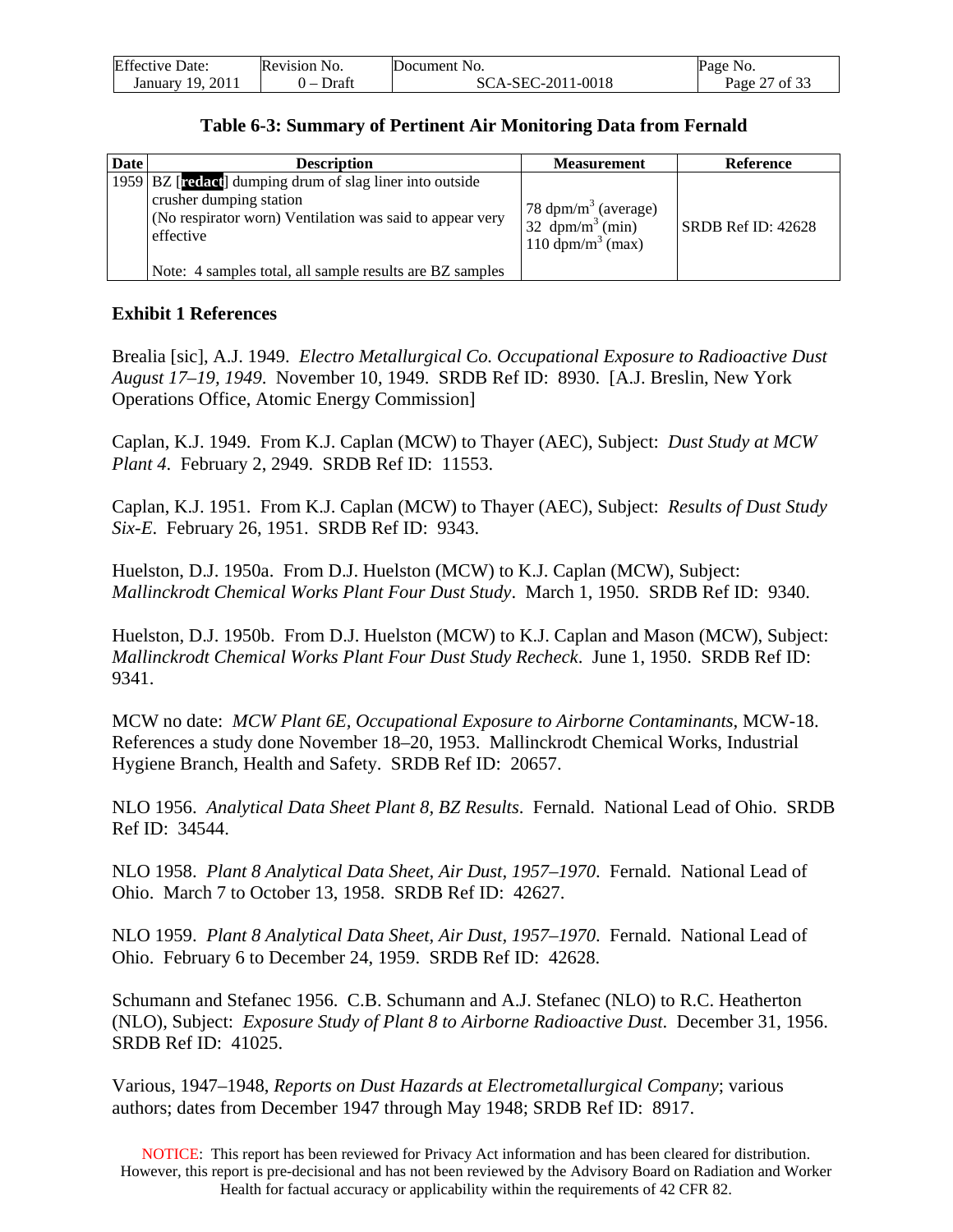| <b>Effective Date:</b> | Revision No. | Document No.      | Page No.      |
|------------------------|--------------|-------------------|---------------|
| January 19, 2011       | 0 – Draft    | SCA-SEC-2011-0018 | Page 28 of 33 |

#### **Exhibit 2: Reproduction of Slag Plant Operating Instructions**

HOOKER ELECTROCHEMICAL COMPANY

NI AGARA FALLS, N.Y. FORM-672 4.42

September 12, 1944

# OUTLINE FOR OPERATING C-2 SLAG PLANT

Reproduction of Slag Plant Operating Instructions

 C-2 slag is a mixture of fine and coarse material. The operation is designed to concentrate the slag and reduce its bulk. There are two main parts in the operation:

- 1. ACID TREATMENT The fines are dissolved in acid to remove lime. The filter cake from this reaction is one form of this product.
- 2. SCREENING The rejects from screening the feed are barreled as a second form of product.

#### **PROCEDURE**

 Charge two or three feet of water into an empty tank equipped with an agitator.

 Add 50 barrels of lime as rapidly as possible. The coarse screen rejects should be collected in wooden barrels.

 Acid should be turned into the tank as soon as three barrels have been added. Slag should be added steadily and rapidly, so that the tank does not turn acid.

 After the slag has been added, continue adding acid until the pH of the solution has dropped to 5. (It is necessary to take frequent tests toward the end of the reaction, since the pH of the solution will drop rapidly once the lime has been dissolved. If the pH drops lower than five, the metal agitator and pipe will chew out rapidly.

 When the pH has dropped to 5, discontinue the acid addition and allow the tank to digest for 6 hours, testing the pH hourly.

 When the six hour digestion period is complete, it is necessary to adjust the pH. THE SOLUTION MUST BE ALKALINE – pH 7 OR ABOVE, BEFORE FILTERING. Drop in one bag of lime; then test the pH. Add more lime if necessary to make the neces-

sary adjustment. One bag of lime should usually suffice.

 Next filter the batch, recycling to the same tank until the filtrate runs clear; then run the filtrate to D tank.

 After the filtration is complete, wash the press for at least 12 hours. The wash water may be run to the sewer.

 IT IS MOST IMPORTANT THAT ALL THE DISPOSAL ACID BE USED FOR C-2 SLAG. Each hour that acid runs to the lime pit is wasted time for the slag plant. The work SHOULD be planned with this in mind.

 The lumps should be rescreened if necessary to free them from fines. The barrels should be reheaded, weighed and stenciled with the net weight, name, (C-2 LUMPS) and lot number. The batch number should also be included.

NOTICE: This report has been reviewed for Privacy Act information and has been cleared for distribution. However, this report is pre-decisional and has not been reviewed by the Advisory Board on Radiation and Worker Health for factual accuracy or applicability within the requirements of 42 CFR 82.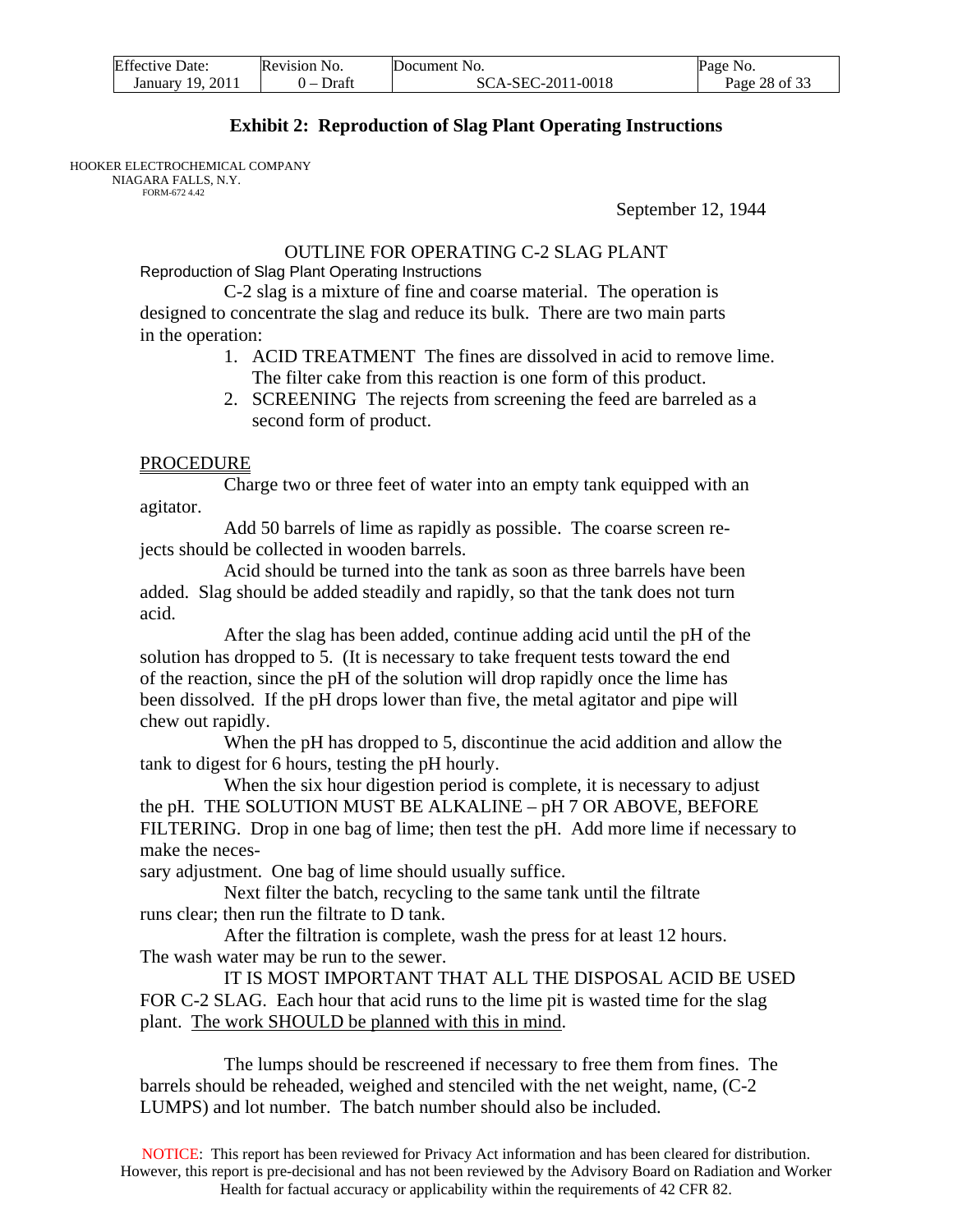| <b>Effective Date:</b> | <b>Revision No.</b>     | Document No.      | Page No.      |
|------------------------|-------------------------|-------------------|---------------|
| January 19, 2011       | Draft<br>$\overline{ }$ | SCA-SEC-2011-0018 | Page 29 of 33 |

 The filer cake should be packed in metal drums, closed and stenciled with the name (C-2 CONC), net weight and lot number.

 Before dumping the filtrate in C tank, a quart sample should be taken and given to the control chemist for testing. If O K, the batch may be dumped into the sewer. If not, see AVT for further instructions.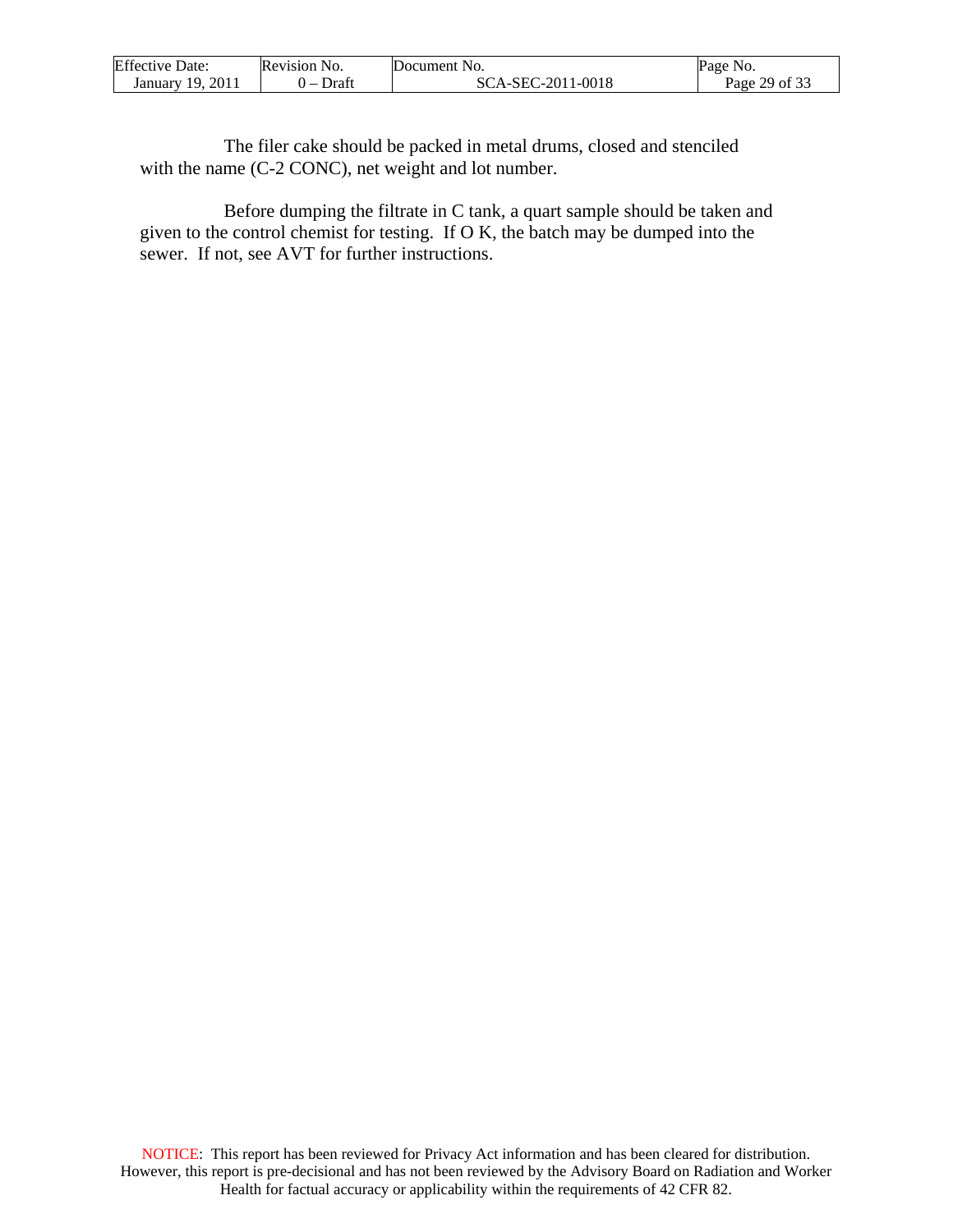| <b>Effective Date:</b> | Revision No. | Document No.      | Page No.      |
|------------------------|--------------|-------------------|---------------|
| -2011<br>January 19.   | Draft<br>. – | SCA-SEC-2011-0018 | Page 30 of 33 |

# **APPENDIX A: EXTERNAL EXPOSURE TO BARREL OF C-2 SLAG**

<span id="page-29-0"></span>SC&A calculated the following dosimetric quantities, utilizing the Los Alamos Monte Carlo code MCNPX (LANL 2009):

- Exposure rate
- Ambient dose equivalent,  $H^*(10)$ , from photon radiation
- Ambient dose equivalent,  $H^*(10)$ , from neutron radiation
- Skin dose from beta radiation

The radiation source was 500 lb (226.8 kg) of C-2 slag in a 50-gal wooden whiskey barrel. MED (1944, p. 29) cited the approximate composition of the slag as follows: 90% MgF [ $sic$ ], 10% CaO, 1% X. "MgF" is actually MgF<sub>2</sub>, while "X" stands for uranium, which was rarely identified as such during the Manhattan Project. In a section entitled "Description of Operation," MED (1944, p. 30) states, "Slag is received in barrels containing about 500 lbs." Three paragraphs later is the statement, "Slag is concentrated from about 1 lb. to 5 or 10 lbs. by weight." Allen (2007) apparently interpreted this to mean

that 1 lb of uranium was contained in 500 lb of slag. One would then have to ask if the same 500 lb batch would, at the end, contain 5–10 lb of uranium. It is reasonable, based on the entry

in the data sheet, to assume that the statements meant to say 1 lb uranium per 100 lb slag, etc.

Kentucky Barrels (2003) describes its 53-gal barrels as being made from 1-in-thick staves of American oak (see Figure A-1). $4$  The dimensions are given as 53 gallon, 36-in tall, 21-in diameter at the top and bottom, and 24-in diameter in the middle. SC&A constructed an MCNP model of the barrel, representing the outer and inner surfaces by ellipsoids of revolution that conformed to the above dimensions. The interior of the barrel is bounded by an ellipsoid and by two horizontal planes, spaced symmetrically with respect to the center, that delineate the top and bottom of the cavity. The positions of the planes were adjusted to produce a 53-gal interior volume. All the linear dimensions were then reduced in equal proportions to produce a 50-gal volume, as

 $\overline{a}$ 



Figure A-2. Cross-Section of MCNP Model of Slag in a Whiskey Barrel

cited by MED 1944. A cross-sectional view of the MCNP model is shown in Figure A-2.



Figure A-1. Array of Whiskey Barrels (Kentucky Barrels 2003)

<span id="page-29-1"></span><sup>&</sup>lt;sup>4</sup> Kentucky Barrels (2003) states, "By law Bourbon must be made in NEW American white oak barrels." This ensures a supply of used whiskey barrels, which were thus available for transporting slag.

NOTICE: This report has been reviewed for Privacy Act information and has been cleared for distribution. However, this report is pre-decisional and has not been reviewed by the Advisory Board on Radiation and Worker Health for factual accuracy or applicability within the requirements of 42 CFR 82.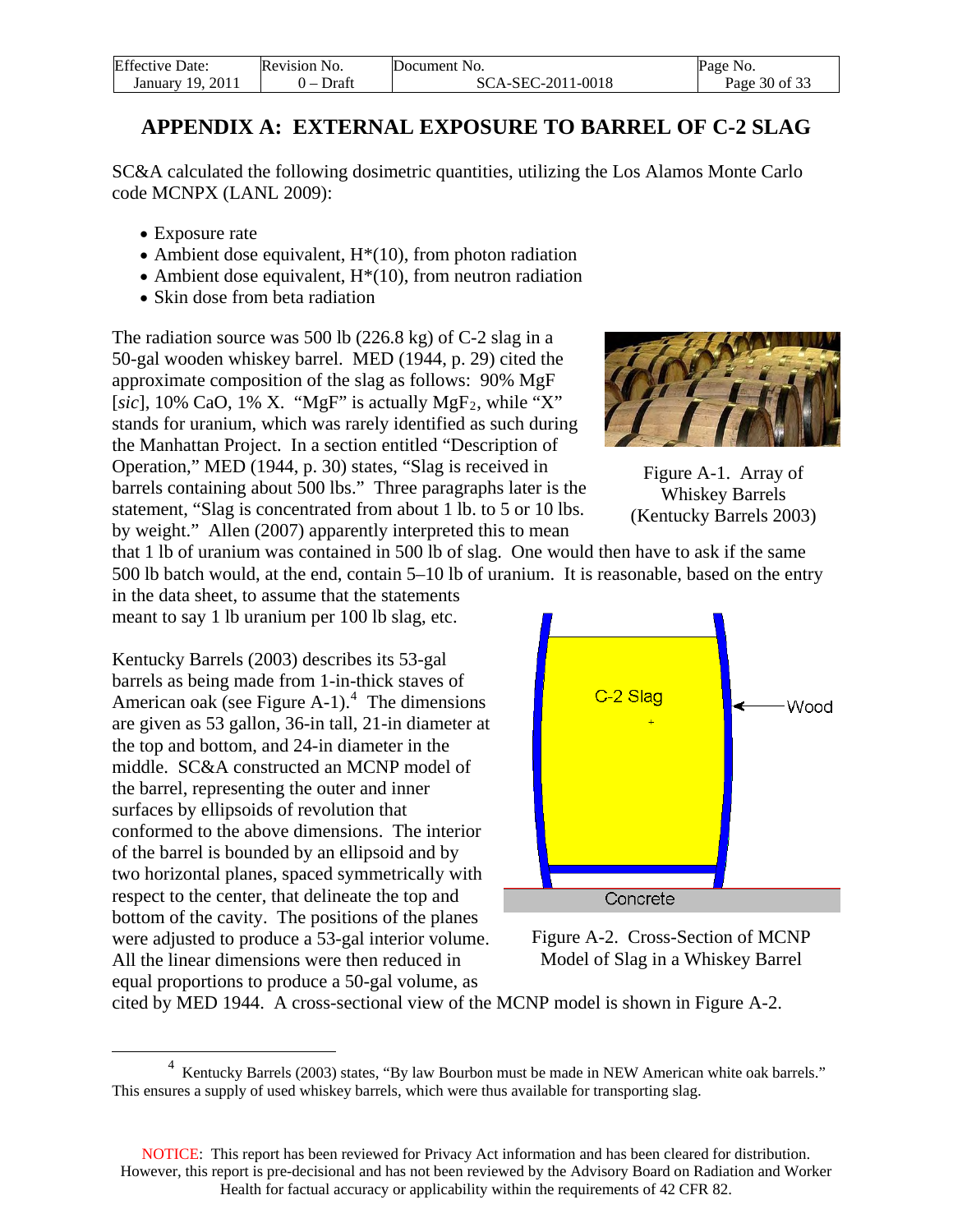| <b>Effective Date:</b> | Revision No.                      | Document No.      | Page No.      |
|------------------------|-----------------------------------|-------------------|---------------|
| January 19, 2011       | Draft<br>$\overline{\phantom{0}}$ | SCA-SEC-2011-0018 | Page 31 of 33 |

Lee et al. (2003) reported the composition of oak wood as cellulose (49.3%, w/w), hemicellulose (25.9%, w/w), and Klasson lignin (21.7%, w/w). "The Composition of Oak . . ." (n/d) (a Web document without a listed author or publisher) lists proportions of cellulose, hemicellulose, lignin, and other components in various American and European oaks. Cellulose is the main component cited in both references, and is the only one comprising a single chemical compound. In the present analysis, SC&A modeled the oak as being composed of cellulose, which has the chemical formula  $(C_6H_{10}O_5)_x$ . Dharmadhikari (2008) reports that the density of staves cut from American oak ranges from 0.60 to 0.84  $g/cm<sup>3</sup>$ . SC&A assumed a density equal to the lower end of the range, as that would result in the least attenuation of direct penetrating radiation, leading to higher dose rates from external exposure at the side of the barrel, and would therefore be claimant favorable.

The composition of the slag, calculated from information in MED 1944, is shown in Table A-1.

| Compound         | <b>Fraction</b> |
|------------------|-----------------|
| UO <sub>2</sub>  | 1.13%           |
| MgF <sub>2</sub> | 88.98%          |
| CaO              | 9.89%           |
| Total            | 100.00%         |

**Table A-1. Composition of C-2 Slag** 

The uranium in the slag is assumed to have the isotopic ratio of natural uranium. Uranium-238 is assumed to be in secular equilibrium with its short-lived progeny;  $^{234}$ Th,  $^{234}$ mPa, and  $^{234}$ Pa. The 6.7-hour <sup>234</sup>Pa is the product of the isomeric transition of <sup>234m</sup>Pa, which occurs in 0.16% of the disintegrations. Uranium-235 is assumed to be in secular equilibrium with <sup>231</sup>Th.

There are three sources of external exposure to direct penetrating radiation; atomic x-rays and gamma rays emitted by the radionuclides in the slag, bremsstrahlung x-rays generated by beta rays, and neutrons resulting from spontaneous fission of the uranium isotopes and from the  $(\alpha,n)$ reaction (alpha rays impinging on nuclei of light elements in the slag). SC&A calculated the neutron emission by means of the Sources4C computer code (LANL 2002). Although  $^{19}F$ , the only stable isotope of fluorine, has a relatively high cross-section for the  $(\alpha, n)$  reaction, the relatively low energies of the uranium alpha particles produce a low neutron yield, despite the high fraction of fluorine in the slag. Most of the neutrons calculated by the code were from the spontaneous fission of  $^{238}$ U.

In our model, the barrel is located in the center of a stylized cylindrical room, 3-m high, with a radius of 5 m, that is filled with moist air. The walls, floor, and ceiling are concrete that is optically thick. The dose rates from direct penetrating radiation were calculated at 1 ft (30.48 cm) and at 1 m from the exterior of the barrel, at a height of 44.2 cm (one-half the height of the barrel) above the floor. The results of the analysis are shown in Table A-2.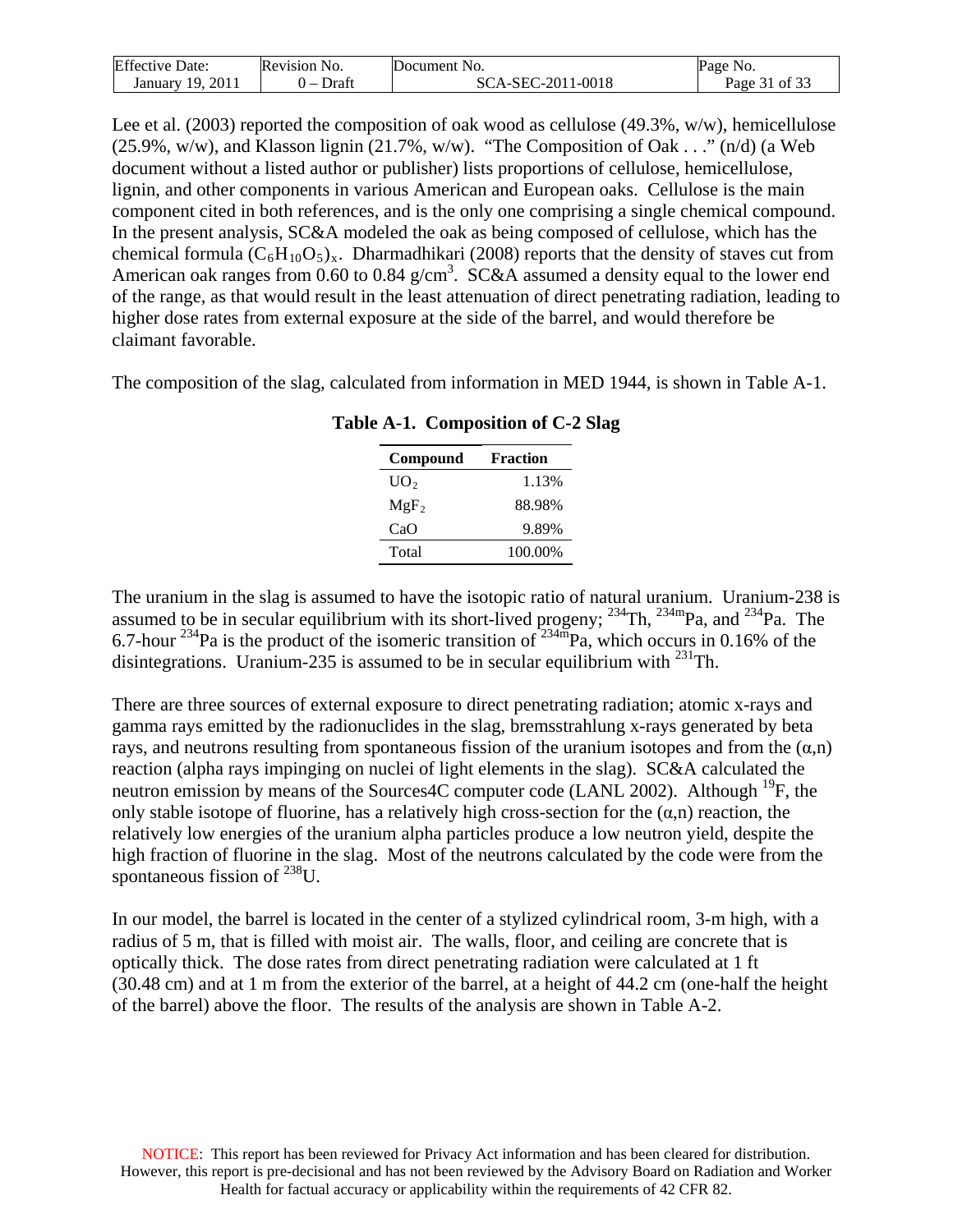| <b>Effective Date:</b> | Revision No. | Document No.      | Page No.      |
|------------------------|--------------|-------------------|---------------|
| January 19, 2011       | Draft        | SCA-SEC-2011-0018 | Page 32 of 33 |

| <b>Radiation</b>                |          | Ambient dose equivalent—H <sup>*</sup> (10)<br>(mrem/h) | <b>Exposure rate</b><br>(mR/h) |          |
|---------------------------------|----------|---------------------------------------------------------|--------------------------------|----------|
|                                 | 1 ft     | 1 m                                                     | 1 ft                           | 1 m      |
| Discrete photons <sup>a</sup>   | 1.56E-02 | 3.71E-03                                                | 1.34E-02                       | 3.15E-03 |
| Continuous photons <sup>b</sup> | 2.20E-03 | 5.29E-04                                                | 1.81E-03                       | 4.32E-04 |
| <b>Neutrons</b>                 | 7.51E-05 | $2.04E - 0.5$                                           |                                |          |
| Total                           | 1.78E-02 | 4.25E-03                                                | 1.52E-02                       | 3.59E-03 |

|  |  |  | Table A-2. Exposure to Direct Penetrating Radiation From Barrel of C-2 Slag |
|--|--|--|-----------------------------------------------------------------------------|
|  |  |  |                                                                             |

<sup>a</sup> Atomic x-rays and gamma rays, which have discrete energies

<sup>b</sup> X-rays generated by beta-bremsstrahlung, whose energy spectra form a continuum

The ambient dose equivalents from photon and neutron radiation were calculated by applying the conversion coefficients listed by ICRP 1996, Tables A.21 and A.42, respectively, to the photon and neutron fluences calculated in the MCNP simulation. The dose rates to the skin from beta rays were calculated by applying the conversion coefficients listed by ICRP (1996, Table A.43) to the electron fluence, which was averaged over the top surface of the slag (contact dose), as well as over a circular area 1 ft above the surface. These results are shown in Table A-3.

**Table A-3. Dose to the Skin From Beta Rays From Barrel of C-2 Slag (mrem/h)** 

| Location | Dose rate |
|----------|-----------|
| Contact  | 0.85      |
| 1 ft     | 7E-05     |

If we assume that, for the purpose of estimating external exposure, a worker spent one-half of the time that he was in the vicinity of the slag at a distance of 1 ft from the barrel and the other half of the time at 1 m from the barrel, his average exposure rate would have been  $9.4 \times 10^{-3}$  mR/h. Allen (2007) assigned the external exposure rates from the scrap recovery operation listed by TBD-6001 (Battelle 2006, Table 7.3). The median external exposure of the operator from material handling is listed as 0.44 mR per calendar day, assuming a 40-h work-week. This equates to an average exposure rate of 0.08 mR/h (0.44 mR/d  $\times$  365 d/y  $\div$  2000 h/y = 0.08 mR/h), about 9 times higher than calculated in our analysis. The non-penetrating (beta) dose to the hands is listed as 182 mrem per calendar day, which is equal to 33.2 mrem/h. This is about 40 times higher than the contact dose rate listed in Table A-3.

If we were to assume that, as stated by Allen (2007), the elemental uranium concentration in the slag were 0.2% instead of 1%, all the calculated dosimetric values listed in Tables A-2 and A-3 would be reduced by approximately a factor of 5.